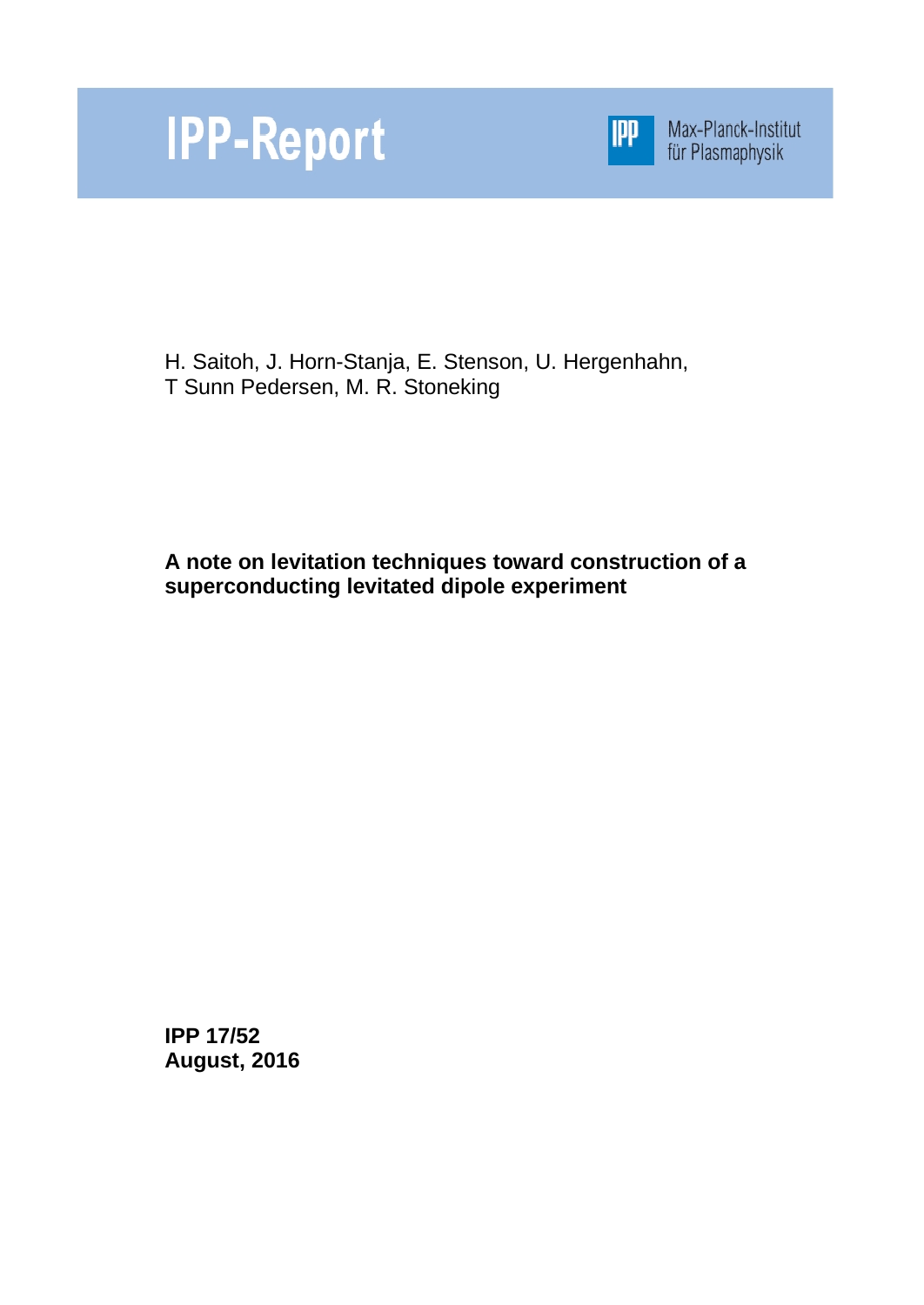# **A note on levitation techniques toward construction of a superconducting levitated dipole experiment**

H. Saitoh<sup>1</sup>, J. Horn-Stanja<sup>1</sup>, E. Stenson<sup>1</sup>, U. Hergenhahn<sup>1</sup>, T. Sunn Pedersen<sup>1</sup>, and M. R. Stoneking<sup>2</sup>

<sup>1</sup>*Max Planck Institute for Plasma Physics, Greifswald and Garching, Germany,* <sup>2</sup>*Lawrence University, Appleton, USA*

(Dated: August 29, 2016)

As one of magnetic confinement configurations for electron-positron pair-plasmas, the PAX/APEX team of IPP is conducting development studies on a compact levitated dipole experiment, APEX-D [1]. In this note, we describe basic knowledges needed for design and construction of magnetic field coils and its levitation system focusing on its practical aspects. We review mechanisms and techniques for the levitation of a superconducting dipole field coil, and then report development studies conducted at IPP. Based on these considerations, we plan to decide the machine design and optimize the parameters of the APEX-D as near future work. It is noted that most of concepts and ideas described in this note were developed by previous studies on levitated dipole experiments, or laboratory magnetospheres. Among these levitated dipole experiments, HS appreciates continuous support from the Mini-RT and RT-1 teams of The University of Tokyo in collaboration with NIFS.

## **I. INTRODUCTION**

Closed magnetic field lines, which are suitable for the confinement of electron-positron plasmas [1], can be generated by a levitated dipole field coil [2]. In order to realize such a confinement configuration, we plan to develop and operate a compact superconducting (SC) levitated dipole experiment. Although SC coils are widely used in many physics experiments today, usage and operation of SC coils for the levitated dipole experiments [3, 4] are not very common. In these experiments, the SC dipole field coil must be levitated stably, and its persistent current must be sustained during experiments without cooling and external power supply. These operation schemes of SC coils might be quite unique among many experiments. Thus it would be useful to review basic concepts of levitation and to explain concise analysis and knowhows needed for the development of such systems. These levitation technologies have been developed in classical experiments conducted in 1970s, and they are attracting renewed interest after successful experiments at Mini-RT, RT-1 [5, 6], and LDX [7]. Based on these previous studies, we focus on basic concepts and practical considerations toward the development of a compact levitated dipole trap system for electronpositron plasma experiments.

Outline of this note is as follows. In Part I, we review the equilibrium and stability properties of a levitated magnet in the gravity and an electromagnetic force. In Sec. II, we define the coil model and review the dynamics and equilibrium of a levitated magnet (a permanent magnet and a SC coil). According to these analysis, we set first-step SC coil parameters suitable for the levitation operation. For these specific coil parameters, we numerically evaluate the behavior of coil motions, including the stability on vertical motion. In Sec. III, stabilities of the SC coil motions are studied in a view point of coil configuration. Here the coil motions are categorized into vertical, slide, and tilt motions. It will be shown that we can choose coil positions so that only vertical motion is unstable. Because the vertical motion is one dimensional, we can relatively easily control and stabilize this motion using an appropriate feedback system. It is noted that, in this analysis, the flux conservation effects of the SC are not considered.

However, it will be shown that it is a good approximation for the equilibrium solution that will be used in APEX.

In Part II, we review feedback control system needed for the stabilization of vertical motion of a levitated coil. In Sec. V, the control system for the levitation is modeled and analyzed using transmission functions. We intend to stabilize the vertical motion by controlling the coil current of a levitation coil with a PID feedback system. Stabilization conditions are calculated numerically for such a system. In Sec. VI, we construct a mock-up experiment on the levitation system and demonstrate stable levitation of a permanent magnet, in order to verify the numerical analysis.

## **Part I: LEVITATION ANALYSIS**

## **II. LEVITATION GEOMETRY AND EQUILIBRIUM**

### **A. Definition of configuration and basic equations**

As shown in Fig. 1, a floating SC coil (F coil) and a levitation coil (L coil) are located coaxially. The F coils is cooled down to a cryogenic temperature and then levitated around the equator  $(z = 0$  m) position [4]. The L coil carries a total current of  $I_L \times N_L$  (AT) which generates an attractive magnetic field force to levitate the F coil with a mass  $m_F$  (kg) and a total current of  $I_F \times N_F$  (AT). The radii and vertical positions of two coils are  $(r_F, z_F)$  and  $(r_L, z_L)$ , respectively. We denote the self inductances and mutual inductance between two coils as  $L_L$ ,  $L_F$ , and  $M$ .

Coil motions in this system are decided by two basic equations. The first one is the equation of motion for the vertical motion of the F coil,

$$
m\frac{d^2z_F}{dt^2} = -2\pi r_F N_F I_F B_r - m_F g,
$$
 (1)

where  $B_r$  is the radial component of magnetic field at  $(r_F, z_F)$ generated by the L coil. Because  $B_r$  is proportional to  $I_L$  for a fixed geometry, we may write (1) as

$$
m\frac{d^2z_F}{dt^2} = -2\pi r_F N_F h I_F I_L - m_F g,
$$
 (2)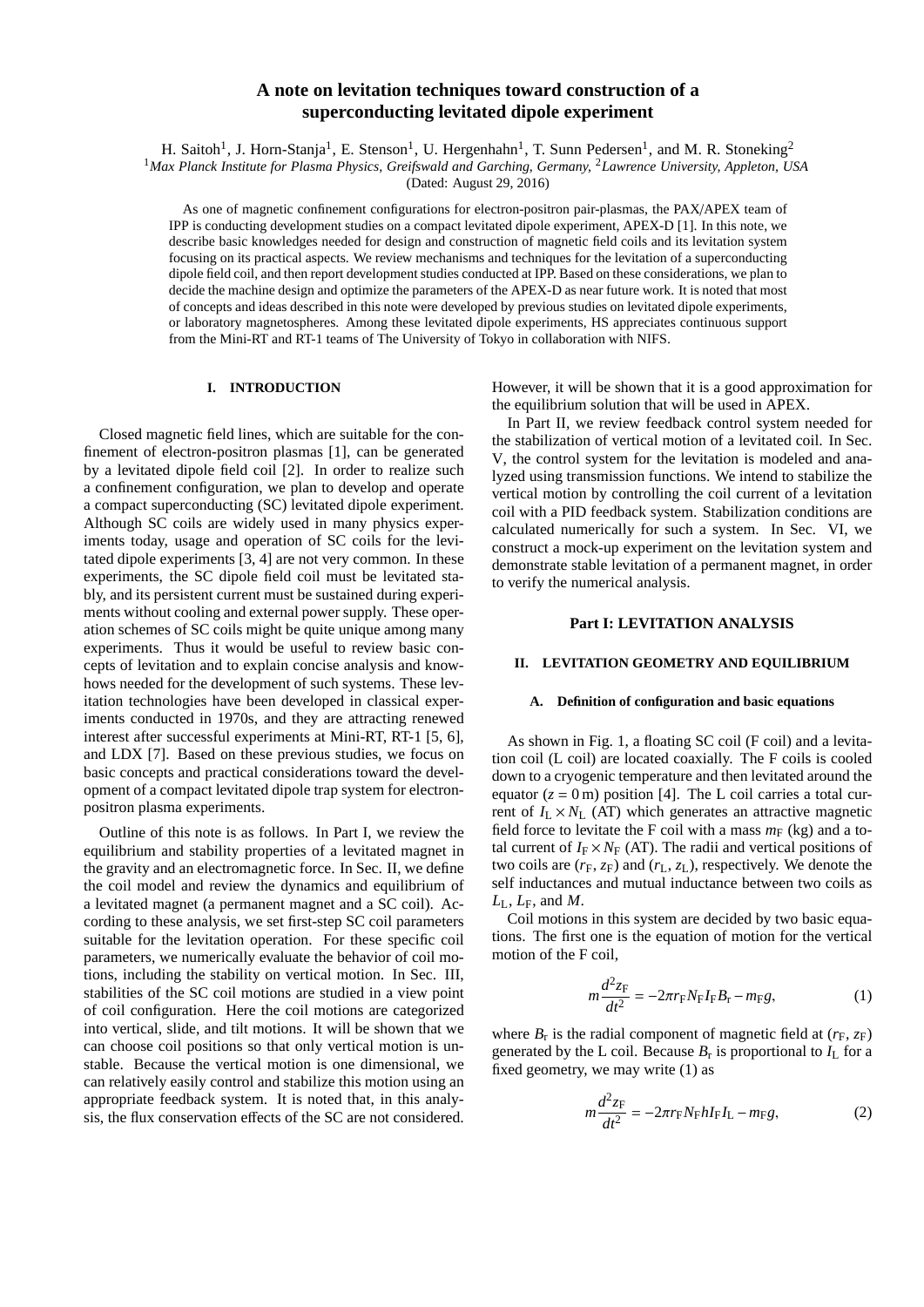

FIG. 1. Levitation model consisting of two coils carrying currents in the same direction. The floating (F) coil is levitated by the electromagnetic force between the F and the levitation (L) coils.

where

$$
B_{\rm r}(z) = h(z)I_{\rm L}.\tag{3}
$$

Another governing equation is on the flux conservation of a SC loop (fluxoid conservation). Because the total flux of a SC F coil is conserved, independent of the variation of  $I_F$ , the conservation law is

$$
\frac{d}{dt}\left(L_{\mathrm{F}}I_{\mathrm{F}} + MI_{\mathrm{L}}\right) = 0.\tag{4}
$$

When  $I_L$  is constant, which is a good approximation for an equilibrium solution used in many levitated dipole experiments, we can reduce (4) as

$$
L_{\rm F} \frac{dI_{\rm F}}{dz} + M \frac{dI_{\rm L}}{dz} = 0.
$$
 (5)

Also, when the L coil is turned on after ending the magnetic excitation of the F coil, which would be a natural levitation procedure, (4) can be written as

$$
L_{\mathrm{F}}I_{\mathrm{F}0} = L_{\mathrm{F}}I_{\mathrm{F}} + MI_{\mathrm{L}},\tag{6}
$$

using  $I_{F0}$ , the initial excited current of F coil when  $I_L = 0$ , before starting levitation.

As well as general expression of the system by equations, we will specifically see the behavior of a levitated coil by numerically calculations using example parameters. For this purpose, we choose the following coil parameters, as shown in Fig. 2. The F coil is normally located at the  $z = 0$  cm plane and the current center is located at  $r = 10$  cm. The current center of the L coil is at  $z = 20$  cm and  $z = 20$  cm. The both coils are located coaxially centered on the *z* axis. We assume that the F coil of  $N_F = 500$  turns is excited to  $I_{F0} = 100$  (A). Then current of L coil of  $N_L$  = 100 turns is increased to  $I_L$  = 40 (A) in order to levitated the F coil. Figure 2 shows magnetic field lines and field strength contours generated by these two coil currents. This is a typical magnetic field configuration of a levitated dipole experiment. Because the two currents are in a same direction, there is an X-point, or magnetic null line, between the currents.



FIG. 2. Coil parameters used for equilibrium and stability calculations in the following sections. Magnetic field lines (blue) and field strength contour (red) in (T) are generated by a combination of a F and L coils.

![](_page_2_Figure_14.jpeg)

FIG. 3. Field strength contours of  $B_r$  in (T) generated by the L coil which generates levitation force of the F coil.

Coil levitation is realized by the radial component of magnetic field  $B_r$  generated by the L coil, as can be seen in Fig. 1 and (1). Here we calculate magnetic fields using a single line current approximation, which is adequately accurate for the evaluation of magnetic forces between two coils. In general, magnetic fields generated by a ring current is expressed using elliptic integrals. Here we briefly summarize these calculations. We assume that a circular coil, located at  $(R_c, Z_c)$  of  $I_c$ (A) and  $N_c$  turns, generates a magnetic field at  $(r, z)$ . By using complete elliptic integral of the first and second kinds, *K*(*k*)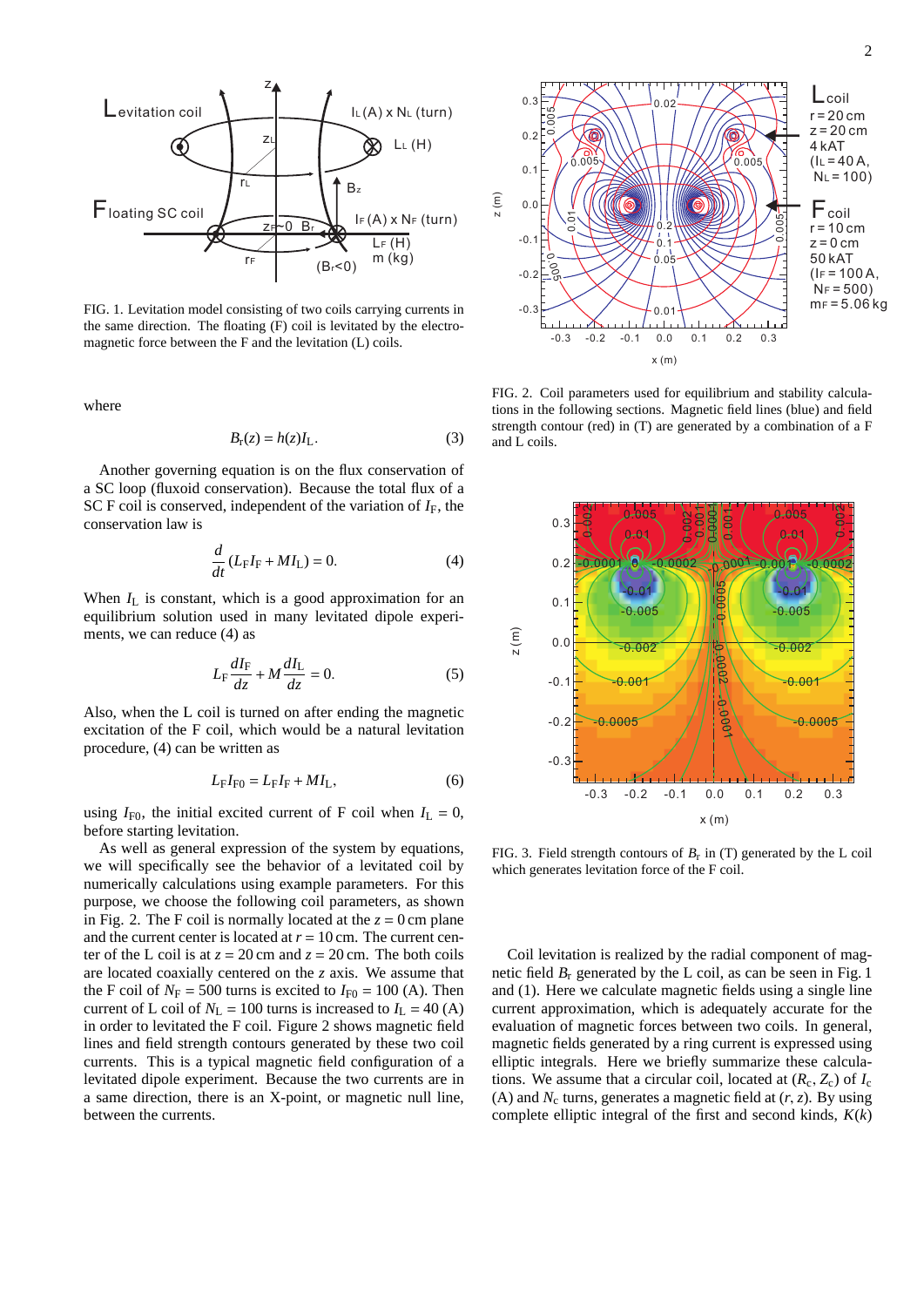and  $E(k)$ , where

$$
k = \sqrt{\frac{4R_{c}r}{(R_{c} + r)^{2} + (Z_{c} + z)^{2}}},
$$
\n(7)

magnetic field strengths are

$$
B_{\rm r}(r, z) = \frac{\mu_0 N_{\rm c} I_{\rm c}(z - Z_{\rm c})}{2\pi r \left( (r + R_{\rm c})^2 + (z - Z_{\rm c})^2 \right)^{0.5}} \times \left( -K(k) + \frac{R_{\rm c}^2 + r^2 + (z - Z_{\rm c})^2}{(R_{\rm c} - r)^2 + (z - Z_{\rm c})^2} E(k) \right),\tag{8}
$$

$$
B_{z}(r, z) = \frac{\mu_{0}N_{c}I_{c}}{2\pi((r+R_{c})^{2}+(z-Z_{c})^{2})^{0.5}} \times \left(-K(k)+\frac{R_{c}^{2}-r^{2}-(z-Z_{c})^{2}}{(R_{c}-r)^{2}+(z-Z_{c})^{2}}E(k)\right).
$$
\n(9)

Figure 3 plots the strength of  $B_r$  that produces levitation force to the F coil. When the F coil is on the equator,  $B_r(z =$ 0) = −1.58 mT. It means that, at *z* = 0 m, *h* in (3) is

$$
h(z=0) = -3.95 \times 10^{-5} (T/A). \tag{10}
$$

The F coil feels an upward attractive force of  $2\pi r_F N_F I_F B_r$  =  $49.6$  N due to this  $B_r$ . This electromagnetic force is balanced by the gravity force working on the F coil of  $m_F = 5.06$  kg. We will use these values, summarized in Fig. 2, for numerical calculations for the understanding of coil behavior.

Self and mutual inductances of the F and L coils are important parameters for coil behavior. The self inductance of a coil with *N* turns may be calculated by using a formula as a good approximation,

$$
L = A \times 4\pi^2 \times a^2 \times N^2 / b \times 10^{-10}
$$
 (H), (11)

where  $A = A(2a/b)$  is the Nagaoka coefficient, 2*a* (mm) is the major radius, and 2*b* (mm) is the minor radius of the coil. In the F coil model defined above, where  $2a = 200$  mm,  $2b = 30$ mm, and  $N = 500$  turns, the Nagaoka coefficient is  $A = 0.166$ . Then

$$
L_{\rm F} = 0.166 \times 4\pi^2 \times 100^2 \times 500^2 / 15 \times 10^{-10} = 0.109 \text{ H.}
$$
 (12)

Because *L* is very sensitive to the structure of the coil in general, the exact value of *L* should be decided by measurements after construction of the coil structure, in addition to the above calculations.

Mutual inductance *M* is defined with variation of magnetic flux inside one coil caused by current in another coil,

$$
\Delta \Psi_2 = M I_1. \tag{13}
$$

Because the L coil current  $I_L$  generates a magnetic flux

$$
\Psi = 2\pi r A_\theta = \mu_0 N_{\rm F} N_{\rm L} I_{\rm L} \sqrt{r R_{\rm L}} \left( \left( \frac{2}{k} - k \right) K(k) - \frac{2}{k} E(k) \right) \tag{14}
$$

inside the F coil loop with a radius  $r$  and vertical position  $z$ , the mutual inductance between two coils is

$$
M = \mu_0 N_{\rm F} N_{\rm L} \sqrt{rR_{\rm L}} \left( \left( \frac{2}{k} - k \right) K(k) - \frac{2}{k} E(k) \right). \tag{15}
$$

In the model parameters, it is calculated to be  $M = 1.61 \text{ mH}$ when the F coil is located at  $z = 0$  cm. Basic parameters of the coil set model is summarized in Table I.

| L coil | major radius              | $r_{L}$               | $20 \text{ cm}$                           |
|--------|---------------------------|-----------------------|-------------------------------------------|
|        | vertical position         | $z_L$                 | $20 \text{ cm}$                           |
|        | current                   | $I_{\rm L}$           | 40A                                       |
|        | turns                     | $N_{\rm L}$           | 100 turns                                 |
|        | total current             | $N_{\rm L} I_{\rm L}$ | 4.0 kAT                                   |
| F coil | major radius              | $r_{\rm F}$           | $10 \text{ cm}$                           |
|        | normal vertical position  | ZF                    | $0 \text{ cm}$                            |
|        | excitation current        | $I_{\rm F}$           | 100A                                      |
|        | turns                     | $N_{\rm F}$           | 500 turns                                 |
|        | total current             | $N_{\rm F} I_{\rm F}$ | 50kAT                                     |
|        | mass                      | $m_F$                 | $5.06$ kg                                 |
|        | self inductance           | $L_{\rm F}$           | 0.109H                                    |
|        | typical mutual inductance | $M(z_F = 0)$          | $1.61 \text{ mH}$                         |
|        | typical $h$               |                       | $h(z_F = 0)$ -3.95 × 10 <sup>-5</sup> T/A |

TABLE I. A model coil parameters used for calculations.

### **B. Other useful equations for analysis**

We also see several useful equations for the coil behavior analysis. In order to evaluate the stability of vertical coil motion, we define the growth rate  $\alpha$  of a vertical magnetic force  $F_{\text{mz}}(z)$ , the first term of RHS of (1), against the coil motion as

$$
\alpha(z) = \frac{dF_{\text{m}z}/dz}{F_{\text{m}z}} = \frac{d(I_{\text{F}}B_{\text{r}})/dz}{I_{\text{F}}B_{\text{r}}}.
$$
(16)

The vertical coil motion is unstable when  $\alpha$  is positive; when the F coil moves upward toward the L coil, the F coil feels an increasing attractive force, and vice versa. This is an unstable positive feedback system. Although exact numerical calculations are done in the next subsections, we can already see from Fig. 3 that  $\alpha$  is positive at least when ignoring the flux conservation effects (namely, assuming that  $I_F = \text{const.}$ ), indicating the need for external stabilizing mechanism.

Typical oscillation frequency of the F coil is an important system parameter toward the development of a feedbackcontrolled stabilizing system. For small vertical oscillation motion of the F coil near the equilibrium point of  $z = 0$  cm, we may approximate that  $I_F$  is constant, assuming that we will take a so-called normal equilibrium solution among two solutions. Also by linearizing  $B_r$ , the coil oscillation motion is approximated as a harmonic oscillation in a recovering force of

$$
F_{\text{mz}}(z) = -kz = -2\pi r_{\text{F}} I_{\text{F}} N_{\text{F}} \frac{dB_{\text{r}}}{dz} z.
$$
 (17)

The vertical oscillation frequency of the F coil is then

$$
f = \frac{1}{2\pi} \sqrt{\frac{2\pi r_{\rm F} I_{\rm F} N_{\rm F}}{m_{\rm F}} \frac{dB_{\rm r}}{dz}}.
$$
(18)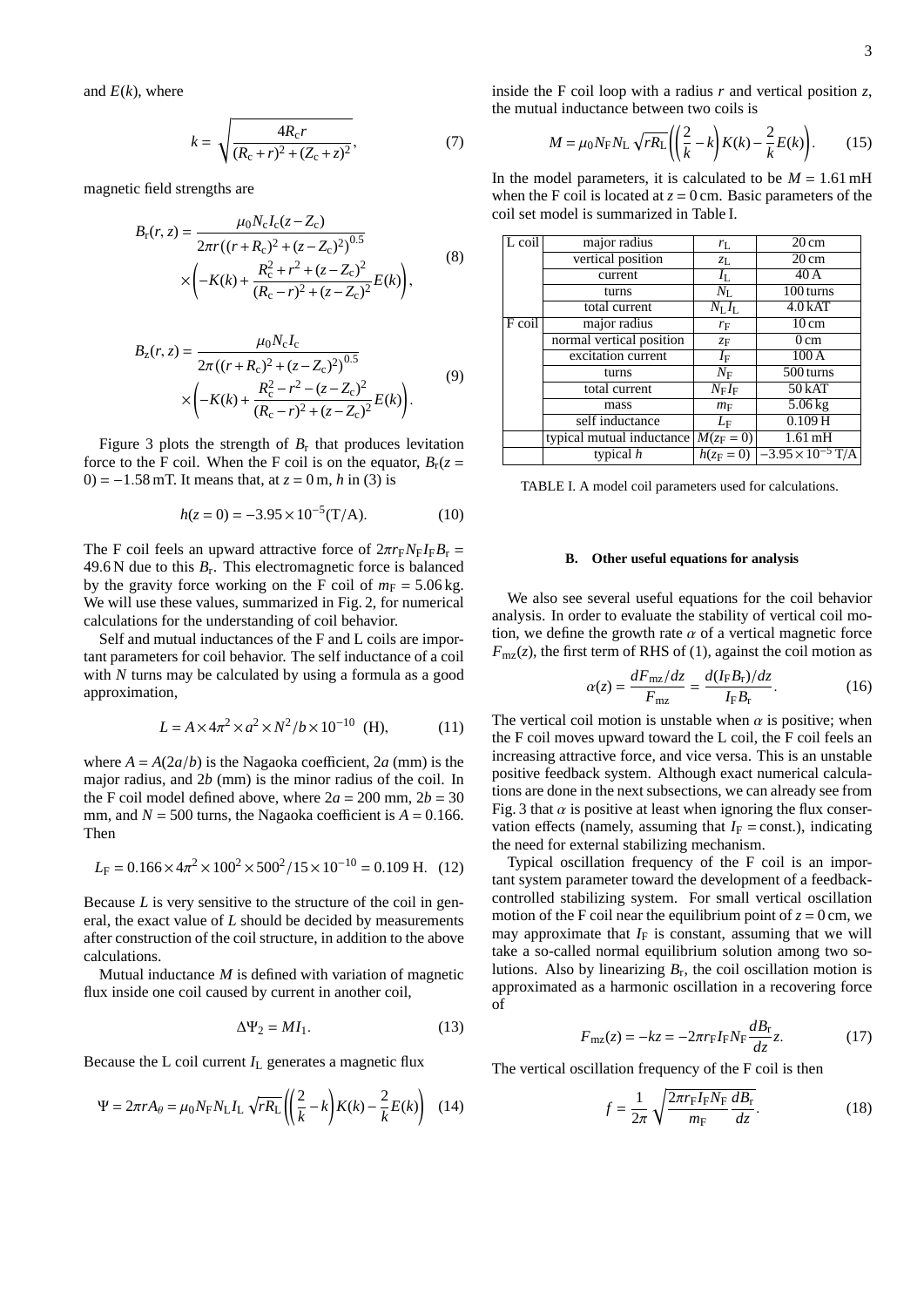For the above model parameters, we have  $f = 1.45$  Hz. In general, it is difficult to stabilize fast oscillations using a feedback control system. This is mainly because delay times of the system, mainly decided by the response of power supplies and eddy currents, become non-negligible. Therefore there is a tendency that one may expect a stable levitation for a heavier coil, although entire system properties and safety are of course depend on many factors in addition to the characteristic frequency.

#### **C. Equilibrium without including flux conservation e**ff**ects**

Before solving the above two equations, equation of motion and flux conservation law, we see the easiest equilibrium solution by using only (1), ignoring the flux conservation effects. This may correspond to a system that a permanent magnet, instead of a SC F coil, is levitated by the L coil. As shown in the next subsection, this is also a good approximation for one solution of SC F coil position including the flux conservation effects. In the equilibrium state of (2), the force balance equation is

$$
2\pi r_{\rm F} N_{\rm F} h I_{\rm F} I_{\rm L} + m_{\rm F} g = 0. \tag{19}
$$

On stability, because  $I_F$  is constant, (16) becomes

$$
\alpha(z) = \frac{dB_{\rm r}/dz}{B_{\rm r}}.\tag{20}
$$

![](_page_4_Figure_6.jpeg)

FIG. 4. Radial magnetic field  $B_r$  and growth rate  $\alpha$  as functions of vertical position of the F coil. Circles show equilibrium points to levitate a F coil of 5.06 kg with attractive (solid thin line) and repulsive (dashed thin line) forces.

We see the coil equilibrium properties for the model parameters presented in Table I. Figure 4 plots *B*<sup>r</sup> generated by the L coil, which is proportional to the levitation force on the F coil, and the magnetic force growth rate  $\alpha$ , in variation of the F coil position. At a solution at  $z = 0$  cm,  $0 < \alpha$ . The vertical motion of the coil is then unstable and needs a stabilization system. Because we assumed that the coil has an equilibrium point at  $z = 0$  cm, we chose a system with real roots to levitate a F coil of  $m_F = 5.06 \text{ kg}$ . In addition to this initially assumed equilibrium position at  $z = 0$  cm, there is another equilibrium position at  $z = 18$  cm just below the L coil position. At this equilibrium position, the coil motion is stable against vertical motion as  $\alpha$  < 0. However, as discussed later, this equilibrium position is unstable against slide motions. Stated simply, the coil feels a horizontal attractive force toward the L coil, which does not happen near  $z = 0$  cm, Also, coil configurations in this solution cannot make a good confinement region as far as the L coil is located outside the vacuum chamber. Because of the symmetry, there are also other solutions above the L coil position of  $z = 20$  cm. There is another vertically-stable equilibrium point at  $z = 40$  cm which is realized by a repulsive force between the F and L coils. We do not use this configuration because it is not stable against slide motions in the present two-coil configuration.

For a fixed value of  $m_F = 5.06$  kg and  $I_F = 100$  A, equilibrium coil currents needed for levitation is plotted in Fig. 5 for various F coil positions. Because the coil current is not affected by the flux conservation law in the present reduced mode, equilibrium current set when the F coil is at  $z = 0$  cm is

$$
I_F = 100 \text{ A}
$$
 and  $I_L = 40.0 \text{ A}.$  (21)

The properties of this equilibrium for a permanent magnet is close to one equilibrium solution for a superconducting coil, as discussed in the next subsection.

![](_page_4_Figure_13.jpeg)

FIG. 5. Equilibrium coil currents without including flux conservation of the floating coil.

#### **D. Equilibrium solution including flux conservation**

Next we take into account the flux conservation of the SC F coil. We assume the following levitation procedure, namely, (6) is satisfied. At first, the F coil is excited to  $I_{F0}$  and mechanically supported at  $z = 0$  cm, while the L coil is turned off,  $I_{I,0} = 0$  A. Then the L coil current is increased so that coil levitation is realized. This assumption is useful because then we can use  $I_{F0}$ , which is experimentally relatively easy to be decided routinely, as a fixed value.

By combining (19) with (6), we have

$$
I_{\rm F}^2 - I_{\rm F0}I_{\rm F} - \frac{m_{\rm F}gM}{\pi r_{\rm F}N_{\rm F}hL_{\rm F}} = 0, \tag{22}
$$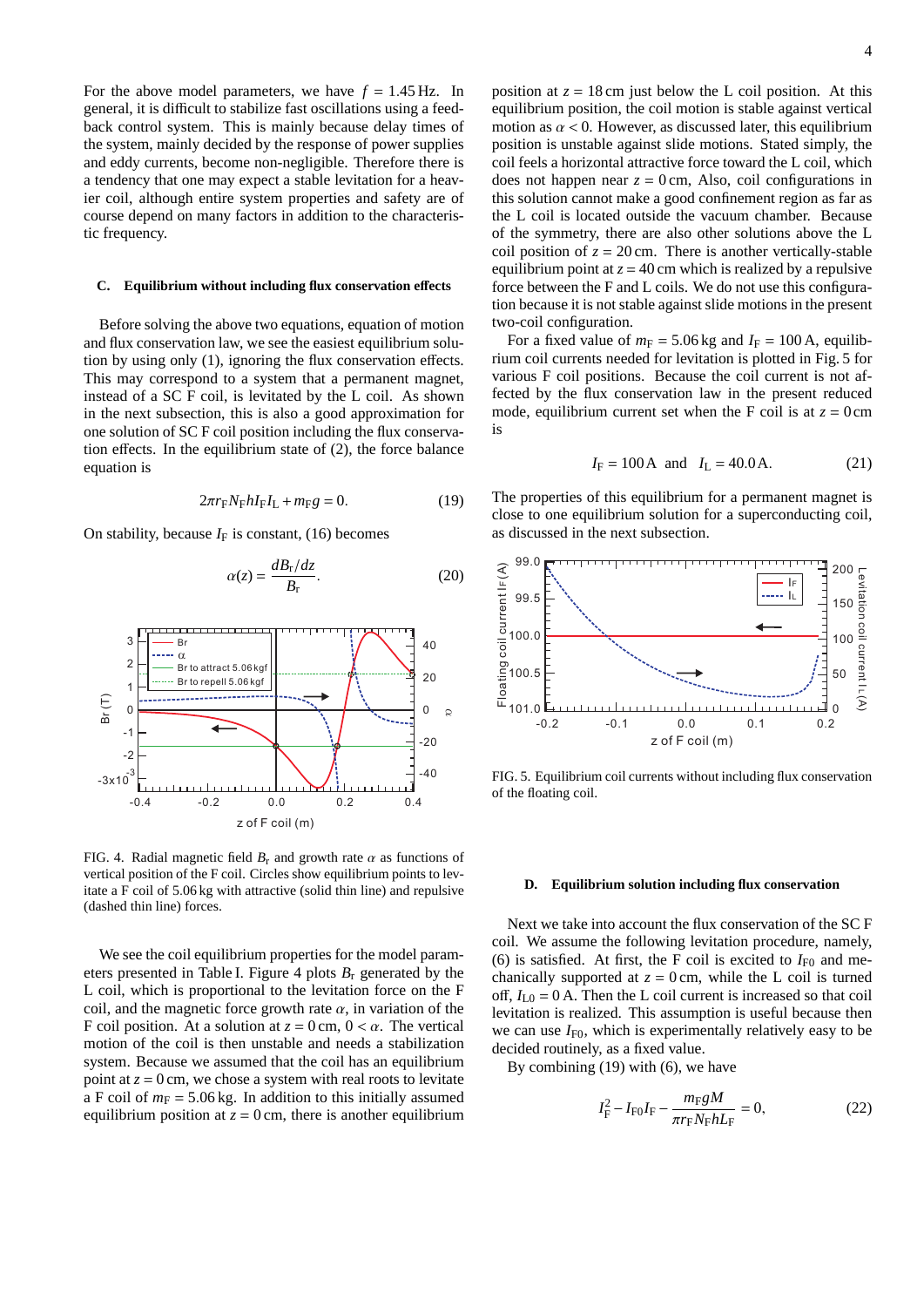which yields two sets of solutions,

$$
I_{\rm F} = \frac{I_{\rm F0} \pm \sqrt{A}}{2}
$$
 and  $I_{\rm L} = \frac{L_{\rm F}(I_{\rm F0} \mp \sqrt{A})}{2M}$ , (23)

where

$$
A = I_{\rm F0}^2 + \frac{2m_{\rm F}gM}{\pi r_{\rm F}N_{\rm F}hL_{\rm F}}.\tag{24}
$$

When *A* is positive, namely the coil is not too heavy and can be levitated, the system has two equilibrium current sets for one F coil position. We call the first solution as equilibrium 1 with  $I_{F1}$  and  $I_{L1}$ , and the second solution as equilibrium 2 with  $I_{F2}$  and  $I_{L2}$ .

We can evaluate the vertical stability of these two solutions. The growth rate of the magnetic field force  $\alpha = (dF_z/dz)/F_z$ is given by

$$
\alpha(z) = \frac{d[h(I_{F0} - M I_L / L_F)]/dz}{h(I_{F0} - M I_L / L_F)}
$$
(25)

$$
=\frac{dh/dz}{h} - \frac{dM/dz}{I_{\rm F0}L_{\rm F}/I_{\rm L} - M}.\tag{26}
$$

Because the first term of (26) is often positive around  $z = 0$  cm, the vertical coil motion is unstable in this region as far as this term is dominant. In the equilibrium 2, however, the second term can overcome the instability and realize stable levitation, as can be seen numerically in the following sections.

![](_page_5_Figure_9.jpeg)

FIG. 6. Values of  $h$ , the ratio of L coil current and  $B_r$  at the F coil in (3), and *dh*/*dz* for various vertical position of the SC F magnet.

We calculate equilibrium coil currents and stability for the coil parameters in Table I. Figures 6 and 7 plot  $M(z)$ ,  $dM(z)/dz$ ,  $h(z)$ , and  $dh(z)/dz$ , which appear in (23) and (26), for various equilibrium F coil positions. Again we emphasize that we assumed that initially, when  $I_{L0} = 0$  A, the F coil was excited to  $I_{\text{F0}} = 100 \text{ A}$  and located at  $z = 0 \text{ cm}$ . This is just one example of possible initial F coil positions. By using these values,  $I_L$ ,  $I_F$ , and  $\alpha$ , stability for the vertical motion, are plotted in Figs. 8 and 9 for equilibria 1 and 2. Solutions when the F coil is levitated at  $z = 0$  cm are as follows. Because

$$
\sqrt{A} = \sqrt{100^2 + \frac{2 \times 5.06 \times 9.8 \times 1.61 \times 10^{-3}}{\pi \times 0.1 \times 500 \times (-3.95 \times 10^{-5}) \times 0.109}} = 98.8,
$$
\n(27)

![](_page_5_Figure_13.jpeg)

FIG. 7. Values of *M*, mutual inductance between the F and L coils, and *dM*/*dz* for various vertical position of the SC F magnet.

a solution in the equilibrium 1 is

$$
I_F = 99.4 \text{ A}
$$
 and  $I_L = 40.3 \text{ A},$  (28)

and one in the equilibrium 2 is

$$
I_F = 0.6
$$
 A and  $I_L = 6700$  A. (29)

As shown in Figs. 8 and 9 (b),  $\alpha$  of equilibria 1 and 2 is +8.44 (unstable) and −1260 (stable), respectively.

![](_page_5_Figure_20.jpeg)

FIG. 8. Solutions of equilibrium 1 for coil parameters in Table I. (a) F and L coil current set in (23) to levitate the F coil and (b) growth rate  $\alpha$  of (26). Around  $z = 0$  cm, the coil is unstable for vertical motion as  $0 < \alpha$ , but is stable for slide motions.

The equilibrium 1 shown in Fig. 8, and an example is in (28), is relatively weakly affected by the the flux conservation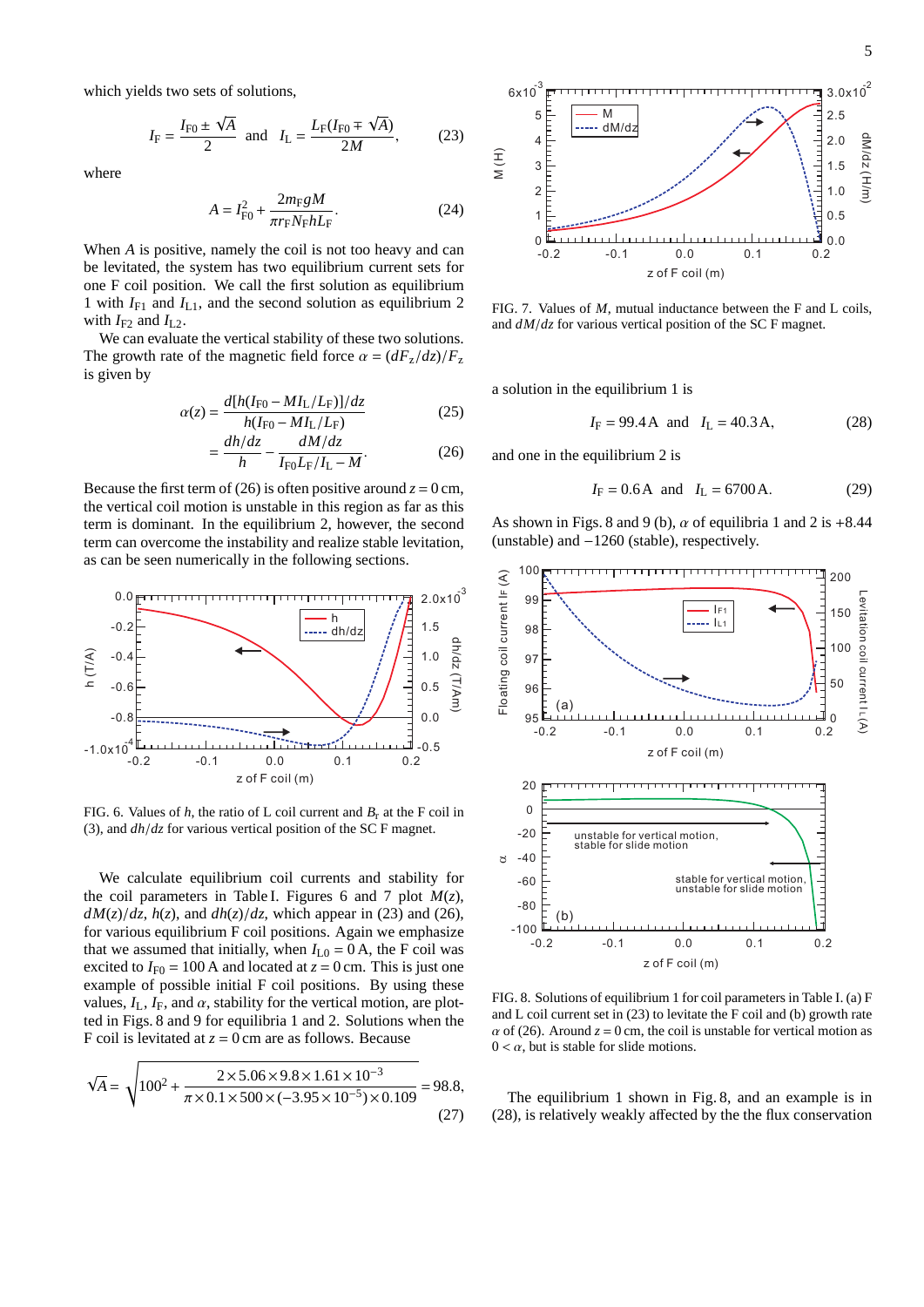law of the F coil. Most of evitated dipole experiments, such as LDX, RT-1, Mini-RT, use this equilibrium. By comparing  $I_L$  curves in Fig. 8 (a) and Fig. 5, and  $\alpha$  curves in Fig. 8 (b) and Fig. 4, we can say that this equilibrium 1 is well approximated by an equilibrium ignoring the flux conservation effects. As the SC F coil current is slightly reduced after turning on the L coil, the levitation force is compensated by slightly increased L coil current. The magnetic field configuration is quite close to the case of  $I_{I,0} = 40$  A and  $I_{F0} = 100$  A, (21), where there are no flux conservation effects. As shown in Fig. 8 (b), this equilibrium is unstable for vertical motion and needs feedback-control system around  $z = 0$  cm. In order to move the equilibrium position of the F coil downward, the L coil current must be substantially increased. At  $z = -10$  cm, it is  $I_L$  = 93.9 A. This should be considered accordingly on the design of the actual levitation system, especially when one plans to levitate the F coil electromagnetically instead of mechanical structures. When the F coil is moved upward, we do not need larger current below *z* ∼ 17 cm. However, as we will see in the next sections, slide instabilities may be unstable in this region above  $z = 12.1$  cm. Because it is not easy to stabilize two-dimensional slide motions, the F coil should not approach too close to the L coil.

![](_page_6_Figure_1.jpeg)

FIG. 9. Solutions of equilibrium 2 for coil parameters in Table I. (a) F and L coil current set in (23) to levitate the F coil and (b) growth rate  $\alpha$  of (26). Because of the strong flux conservation effects, the vertical coil motion is stable without external control.

The equilibrium 2 shown in Fig. 9, whose example is (29), is quite a different solution. The persistent current of the F coil is greatly reduced, almost close to 0 when compared with the initial value of  $I_{I,0} = 100$  A. Still levitation is realized by very large L coil current, which mainly sustain the magnetic flux inside the F coil loop. On the stability, Fig. 9 (b) shows that

this equilibrium is vertically very stable. It means that we can fix the magnet position without any external control system. This kind of stable equilibrium was experimentally demonstrated in past studies. In many plasma experiments, however, such an equilibrium is not realistic. This is because of the very large  $I_L$  (single line current exceeds 1 kA) and small confinement volume of the magnetic field configuration.

#### **E. summary**

In this section, we analyzed equilibrium and vertical stability of the F coil levitation system using an attractive force between the L coil. The levitation system has two equilibrium solutions due to the flux conservation in the superconducting loop. The first one is not strongly affected by the fluxoid conservation. In the second solution, the F coil current is greatly reduced by the flux conservation effects. Another interesting property of the second solution is its vertical stability. The flux conservation effect works as a negative feedback to the vertical F coil motion. Among the two equilibria, the first equilibrium with relatively small  $I_F$  and large  $I_L$  is more convenient than the other one, and will be used in the APEX-Dipole experiment. For this purpose, vertical motion of the F coil must be stabilized.

### **III. CONSIDERATIONS ON COIL STABILITIES**

In the previous sections, we reviewed the stability of the coil in addition to the equilibrium solution, but it was limited to only for vertical motion. Because coil motions are threedimensional, considerations on other modes are also needed. Otherwise stable levitation of a SC coil is not realized. In this section, we classify the entire coil motion stabilities into three categories, vertical, slide, and tilt motions, and investigate the comprehensive stability conditions. Because the slide and tilt motions are two-dimensional, detection and stabilization of these modes are not straightforward. In contrast, the vertical motion has a great advantage that it is one-dimensional motion. Therefore our basic strategy is to operate the F and L coils so that the system is spontaneously stable for the slide and tilt motion, and to stabilize the unstable vertical motion by an external feedback-control system.

#### **A. Vertical instability**

We study the vertical instability on the viewpoint of the position of F and L coils. Variation of magnetic force on a small coil segment against a vertical motion is

$$
\frac{d(N_{\rm F}I_{\rm F}B_{\rm r})}{dz} = N_{\rm F}\left(I_{\rm F}\frac{dB_{\rm r}}{dz} + B_{\rm r}\frac{dI_{\rm F}}{dz}\right). \tag{30}
$$

As shown in Figs. 4 and 8, variation of  $I_F$  is relatively small, while  $B_r$  is a strong function of *z* in the equilibrium 1. It is a good approximation to focus only on the first term of (30).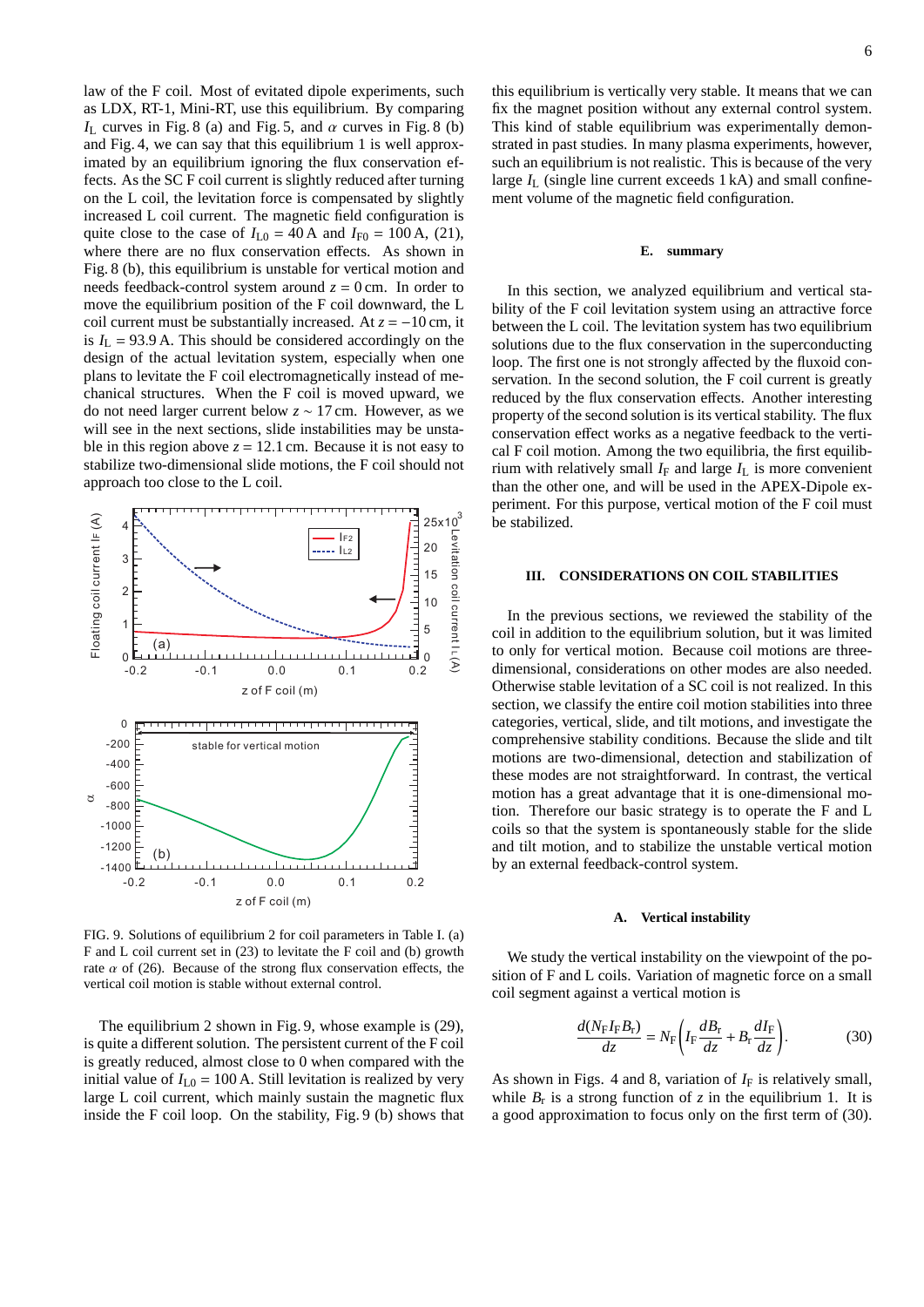![](_page_7_Figure_0.jpeg)

FIG. 10. Vertical deviation of the F coil from an equilibrium position and Lorentz force on the F coil in a magnetic field generated by the L coil.

![](_page_7_Figure_2.jpeg)

FIG. 11. Stability map for vertical motion of the F coil as functions of *r* and *z* of the L coil. The F coil is located at  $r = 1$  and  $z = 0$ . Solid (stable) and dotted (unstable) bold lines show the contours of ∂*B*r/∂*z*|*z*=<sup>0</sup> . Thin lines shows *B*r contours.

Because the system is axisymmetric, we consider a magnetic field and Lorentz forces on one point of the F coil, as shown in Fig. 10. When there is a small vertical deviation ∆*z* of the coil from the equilibrium  $(z = 0)$  position, the F coil feels the following magnetic field.

$$
B_{r1} = B_{r0} + \frac{\partial B_r}{\partial z}\bigg|_{z=0} \Delta z,\tag{31}
$$

$$
B_{z1} = B_{z0} + \frac{\partial B_z}{\partial z}\Big|_{z=0} \Delta z,\tag{32}
$$

where  $B_{r0}$  and  $B_{z0}$  are values at the equilibrium point. The vertical motion is related to (31). This system is stable when

$$
0 < \left. \frac{\partial B_{\rm r}}{\partial z} \right|_{z=0},\tag{33}
$$

generating a restoring force for a positive deviation of ∆*z*. It is noted that because  $B_r$  is generally negative in a system shown in Fig. 1, (33) means a decrease in the absolute value of  $B_r$ .

This condition is apparently depends on the configuration of the F and L coils. We fix the position of the SC F coil at a

normalized position of  $(r, z) = (1, 0)$  and plot the value of the left hand side of (33) in Fig. 11. The contours in a unstable region is shown as dotted lines. The system is unstable when  $r<sub>L</sub>$  is close to  $r<sub>F</sub>$ . When the L coil is located near the equator of the device and, where  $B_r$  is relatively weak, there is a stable region for the vertical motion. It can be also confirmed with  $B_r$  contours, shown with thin lines in the figure.

### **B. Slide instability**

![](_page_7_Figure_13.jpeg)

FIG. 12. Slide deviation of the F coil from an equilibrium position and Lorentz force on the F coil.

![](_page_7_Figure_15.jpeg)

FIG. 13. Stability map for slide motions as functions of L coil position. The F coil is located at  $r = 1$  and  $z = 0$ . Solid and dotted lines show stable and unstable regions.

Next we go to the slide instability. Due to the symmetry, we consider field strengths and forces at two symmetric points on the F coil as shown in Fig. 12. With a small position deviation ∆*r* in a horizontal direction, the field strengths at two positions are

$$
B_{r1} = B_{r0} + \frac{\partial B_r}{\partial r}\bigg|_{z=0} \Delta z,\tag{34}
$$

$$
B_{z1} = B_{z0} + \left. \frac{\partial B_z}{\partial r} \right|_{z=0} \Delta z, \tag{35}
$$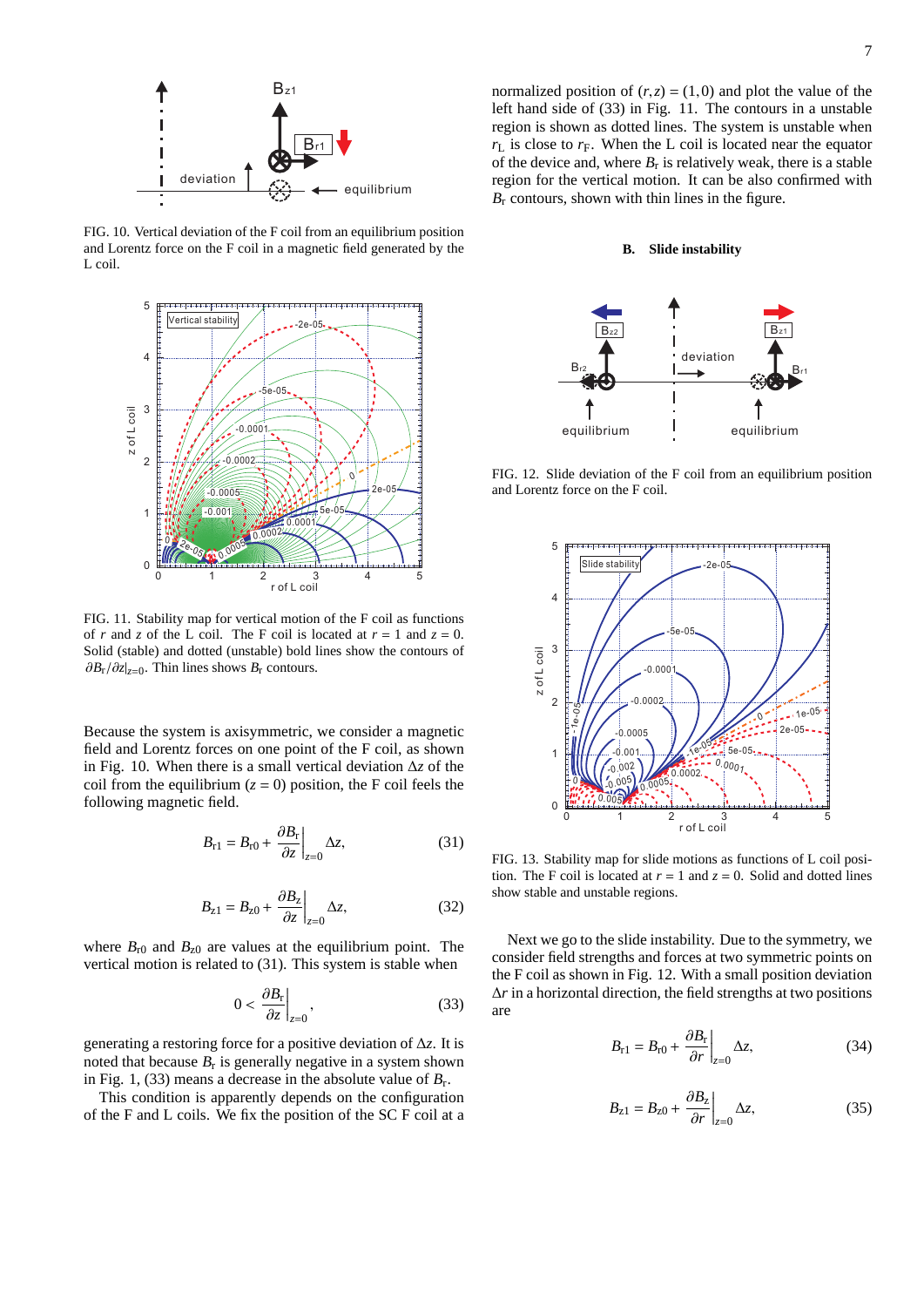$$
B_{r2} = B_{r0} - \frac{\partial B_r}{\partial r}\bigg|_{z=0} \Delta z,\tag{36}
$$

$$
B_{z2} = B_{z0} - \frac{\partial B_z}{\partial r}\Big|_{z=0} \Delta z.
$$
 (37)

The slide motion is related to  $B_z$ . Assuming that the F coil current is same at positions 1 and 2, the stability condition is

$$
B_{z1} < B_{z2}.\tag{38}
$$

Substituting (35) and (37), we have

$$
\left. \frac{\partial B_z}{\partial r} \right|_{z=0} < 0. \tag{39}
$$

This condition is plotted in Fig. 12. The dotted lines are again unstable region. When compared with a case with vertical instability in Fig. 11, we see that the two instabilities are not simultaneously stabilized without using a feedback control system. While the slide instability is two dimensional, the vertical one is one dimensional. Clearly the detection and control of the instability is easy for the case of vertical instability. Therefore the L coil should be positioned with avoiding the unstable region (dotted line region in Fig. 13) of the slide instability.

### **C. Tilt instability**

![](_page_8_Figure_8.jpeg)

FIG. 14. Tilt deviation of the F coil from an equilibrium position and Lorentz force on the coil.

The last instability is on the tilt motion of a F coil, as shown in Fig. 14. We consider a small angle deviation from an equilibrium position and compare the field strength and forces on the coil motion. There are four forces that work as momenta for the tilt motion of the coil.

$$
B_{\rm r1} \cos \theta \sim B_{\rm r0} + \left. \frac{\partial B_{\rm r}}{\partial z} \right|_{z=0} r_{\rm F} \theta,\tag{40}
$$

$$
B_{z1}\sin\theta \sim B_{z0}\theta,\tag{41}
$$

$$
B_{z2}\sin\theta \sim B_{z0}\theta,\tag{42}
$$

![](_page_8_Figure_14.jpeg)

FIG. 15. Stability map for the tilt motion as functions of L coil position. The F coil is located at  $r = 1$  and  $z = 0$ . Solid and dotted lines show stable and unstable regions.

$$
B_{\rm r2} \cos \theta \sim B_{\rm r0} - \left. \frac{\partial B_{\rm r}}{\partial z} \right|_{z=0} r_{\rm F} \theta. \tag{43}
$$

As shown in the figure, the stability condition is

$$
B_{r2}\cos\theta < B_{r1}\cos\theta + B_{z1}\sin\theta + B_{z2}\sin\theta,\tag{44}
$$

which yields

$$
0 < B_{z0} + r_{\rm F} \left. \frac{\partial B_{\rm r}}{\partial z} \right|_{z=0} . \tag{45}
$$

The tilt stability conditions is plotted in Fig. 14. It is known that this instability may be stabilized by using additional coil system. However, in the present two coils system, we can realize the tilt-stable operation of the coil by placing the L coil avoiding the dotted line region in the figure.

## **IV. SUMMARY OF PART I**

We studied equilibrium and stability properties of a SC F coil levitated by an attractive force between a L coil located above the F coil. Among two equilibrium solutions, one with weakly affected by flux conservation effects is appropriate to be used in APEX-D. The coil behaviors strongly depend on relative positions of the F and L coils. According to linear analysis on coil motion stabilities, vertical and slide motions are alternative; we cannot stabilize or destabilize both of them simultaneously. The tilt instability also must be avoided by choosing an appropriate coil configuration. On this basis, coil position and operation conditions should be decided accordingly so that only vertical motion of the F coil will be unstable, which is stabilized by a feedback-controlled system.

Figure 16 shows a stability map for slide and tilt motions, which are not stabilized by the planned feedback-controlled system. As a position of the L coil, regions with dot lines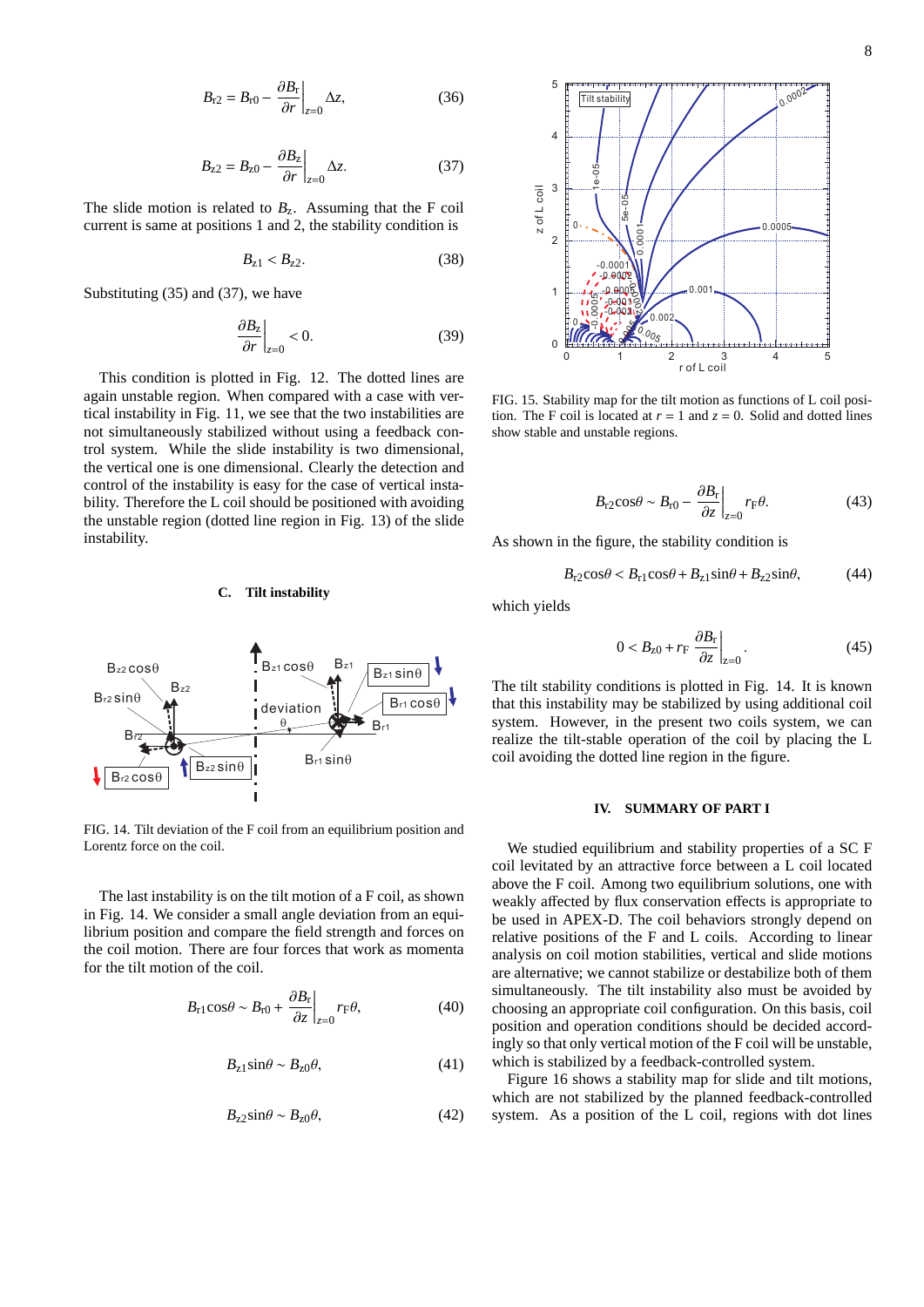![](_page_9_Figure_0.jpeg)

FIG. 16. Superposition of stability maps of slide and tilt motions. Dotted lines shows unstable region which should be avoided as the L coil position. The F coil is located at  $r = 1$  and  $z = 0$ .

![](_page_9_Figure_2.jpeg)

FIG. 17. Radial magnetic field at F coil position of  $r = 10$  cm and  $z = 0$  cm, generated by the L coil at various positions. The numbers show values of  $B_r$  (T), when the L coil current is  $4.0 \text{ kAT}$ . Circles just shows the L coil positions of previous experiments normalized by the radius of their F coil current center, and does not correspond to actual  $B_r$  values.

should be avoided. Positions of L coils in past levitated dipole experiments are plotted in the figure, all of which are located in a region with solid lines. Another important factor concerning the coil position is on the levitation force. Figure 17 plots *B*r in a same manner as Fig 16, namely as functions of L coil positions. Because actual values are important, this data is not normalized and plotted in the SI unit. A new coil design and

configuration will be discussed using these equilibrium and stability properties of the levitation system.

## **Part II: FEEDBACK CONTROL SYSTEM**

## **V. SYSTEM ANALYSIS WITH TRANSFER FUNCTION**

Through the study in Part I, now it is clear that we need a feedback controlled system to stabilize the vertical motion of the superconducting coil. In this part, we analyze the condition to stabilize the coil system using a feedback-controlled system [8]. After evaluating the stability using a transfer functions, we design a levitation circuit and demonstrate stable levitation of a permanent magnet. Basic properties of levitation and insight into the SC coil system is studied using this test experiment.

### **A. Methods of transfer function**

The real control system, such as a magnet levitation system, often consist of combination of several components. In order to access behaviors of such a system, a transfer function is a useful mathematical representation. When a black box has an input signal  $x(t)$  and an output signal  $y(t)$ , the transfer function is defined using their Laplace transforms,

$$
G(s) = \frac{L(y(t))}{L(x(t))} = \frac{Y(s)}{X(s)}.
$$
 (46)

Here *L* denotes the Laplace transform. Corresponding to the functions of a black box, derivation, integration, and amplification (with a response time of *T*) of *x*(*t*), we use the following Laplace transforms.

$$
L\left(\frac{df(t)}{dt}\right) = sF(s) - f(0),\tag{47}
$$

$$
L\bigg(\int f(t)dt\bigg) = \frac{F(s)}{s}, \text{ and } (48)
$$

$$
L(k(1 - e^{-t/T})) = \frac{k/T}{s + 1/T}.
$$
 (49)

A transfer function with a form of

$$
G(s) = \frac{b}{s+a},\tag{50}
$$

as shown in (49), is called a first-order delay with a response time of  $T = 1/a$  and gain of  $b = k/T$ . For a term in the equation of motion, we also use

$$
L\left(\frac{d^2 f(t)}{dt^2}\right) = s^2 F(s) - sf(0) - f'(0). \tag{51}
$$

The Laplace transform is a linear transform. According to the definition, the transfer function of a series connection of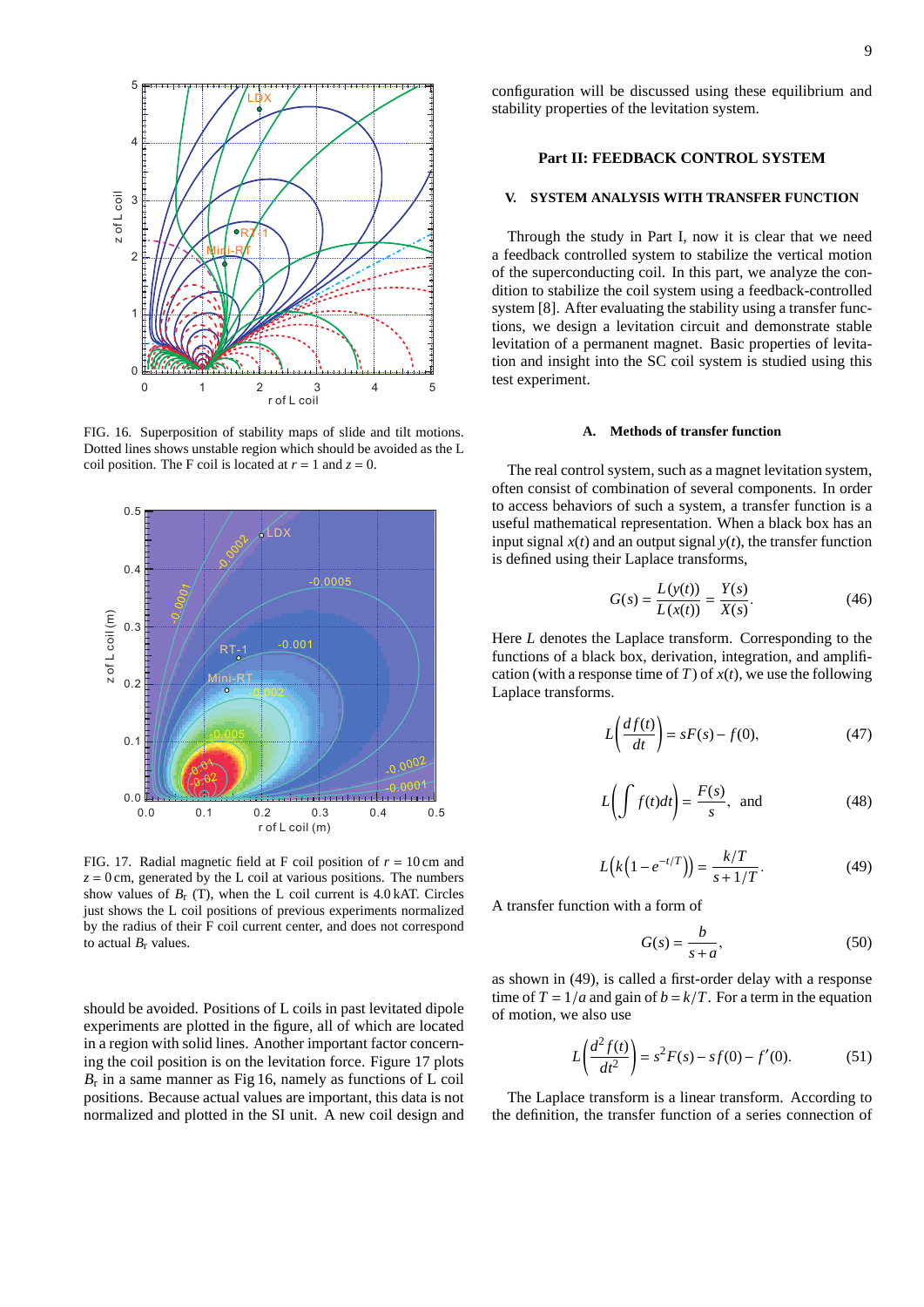*G*<sup>1</sup> and *G*<sup>1</sup> is given by *G*1*G*2. That of parallel connection is given by  $G_1 \pm G_2$ . Owing to these characteristics, entire system properties are expressed in a simple manner by using transfer functions. Dynamics and stability of a complex system may be analyzed by well established methods in this scheme.

### **B. A model of coil levitation system**

Figure 18 shows a typical F coil levitation system, consisting of the following components. The F coil position is detected and monitored by a laser position sensor. In actual experiments, for example in Mini-RT and RT-1, three Laser sensors are used at different toroidal positions. This is in order not to detect local tilt motions of the coil as entire vertical motions by averaging the position signal. In this analysis, however, we assume only one laser sensor for simplicity. The position signal is sent to a feedback-control circuit, which makes an output signal accordingly. This signal, which is sent to a power supply, controls the current of the L coil. There would be a time lag between the L coil current and  $B_r$  at the F coil, because of eddy currents of a vacuum chamber. The F coil responses to  $B_r$  according to the equation of motion. A flow chart of this system is shown in Fig. 19.

![](_page_10_Figure_3.jpeg)

FIG. 18. Schematic of a levitation control system of a typical SC levitated dipole experiment.

![](_page_10_Figure_5.jpeg)

FIG. 19. Flow chart for a levitation control system in Fig. 18.

As a control circuit, we use a proportional-integralderivative (PID) controller. In the PID controller, the input signal is sent to three components, proportional (P), integral (I), and derivative (D) circuits. Output signals from these three circuits are averaged and used as an entire output signal of the PID controller. The P circuit makes an output signal proportional to the deviation from a target value, which tries to keep the coil position uniquely. However, when the coil position is unstable, as we saw in the previous sections, the P circuit cannot solely stabilize the system. Because of the finite delay time of the system, it may make positive feedback to a position deviation, which leads to oscillation or even explosion behaviors of the system. For the stabilization of such unstable behaviors, the D circuit is important. When the coil makes a movement (not a position) such that the position deviation from the equilibrium is expected, the D circuit makes an output signal which tries to control the F coil velocity, even before the coil overshoots the equilibrium position. Thus the D circuit predicts a future position of the coil and stabilize the oscillation, which effectively work in a real system with finite delay times. The I circuit is used to moderate and improve the stabilization process, such as reducing overshoot. When the parameters of these circuit are properly adjusted, we can stabilize the system and realize stable levitation of the F coil.

The transfer function of the PID circuit is

$$
G_1 = P + Ds + I\frac{1}{s}.\tag{52}
$$

In magnet levitation systems, the *I* component is usually small and we use the following approximation.

$$
G_1 \sim P + Ds = P\left(1 + \frac{D}{P}s\right). \tag{53}
$$

As a power source for the L coil, we approximate the transfer function as

$$
G_2 = \gamma \frac{1}{1 + s/100} \quad (A/V). \tag{54}
$$

This is a first-order transfer function with a 10 (ms) time constant. Here  $\gamma$  is the gain of the power source, i.e., output current (A) per input voltage (V). The eddy current effects basically work to reduce the response time of the system. Following the previous study, we assume that it is approximated as a first-order transfer function. The skin depth  $\sqrt{2\rho/\omega\mu}$  of stainless steel is 1.3 cm, which would be comparable to the typical chamber wall thickness, when the frequency is 1 kHz. Here  $\rho = 7 \times 10^{-7}$  Ωm is the electrical resistivity of stainless steel,  $\mu$ is the magnetic permeability, and  $f = 2\pi\omega$ . Therefore one may expect that the typical delay time is in the order of 1 ms. By taking some safety margin, here we use 10 ms as a time constant. The exact value should be evaluated after construction of the chamber.

$$
G_3 = \frac{1}{1 + s/100}.\tag{55}
$$

The equation of motion is linearized by taking  $I_L = I_{L0}(1 +$ *I*/*I*<sub>L0</sub>) and *h* = *h*<sub>0</sub>(1+ $\alpha$ *z*) as

$$
m_{\rm F} \frac{d^2 z}{dt^2} = -2\pi r_{\rm F} N_{\rm F} h_0 I_{\rm L0} \left( 1 + \frac{I}{I_{\rm L0}} + \alpha z \right) - m_{\rm F} g. \tag{56}
$$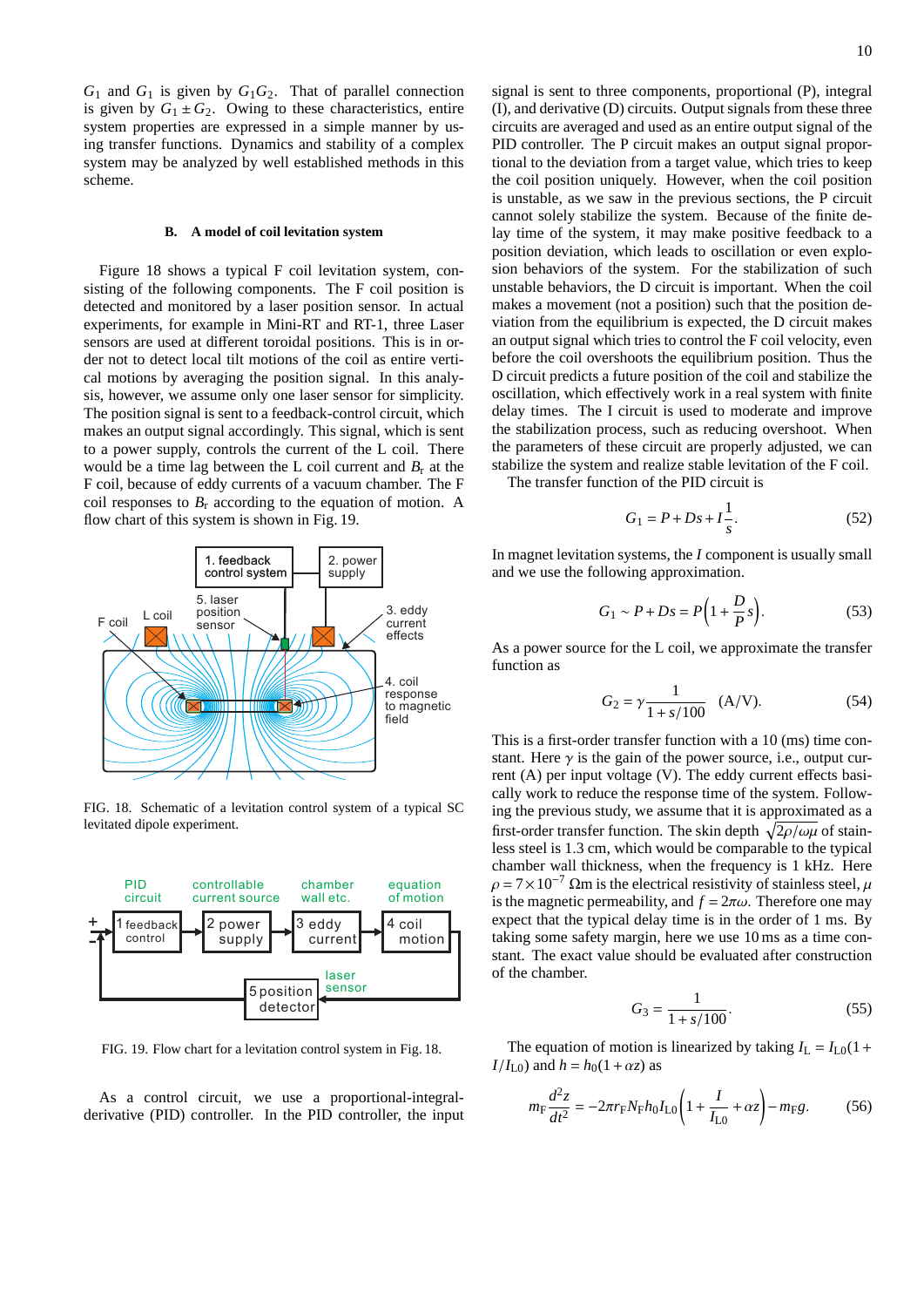Because  $-2\pi r_F N_F h_0 I_{L0} - m_F g = 0$ , we have

$$
m\frac{d^2z}{dt^2} = m_{\rm F}g\left(\frac{I}{I_{\rm LO}} + \alpha z\right). \tag{57}
$$

By Laplace transform, this equation becomes

$$
s^{2}Z(s) = \frac{g}{I_{L0}}I(s) + g\alpha Z(s).
$$
 (58)

Then the transfer function of the coil motion is

$$
G_4 = \frac{Z(s)}{I(s)} = \frac{1}{I_{\text{LO}}\alpha} \frac{1}{s^2/(g\alpha) - 1} = \frac{1}{320} \frac{1}{s^2/78.4 - 1} \quad (\text{m/A}).
$$
\n(59)

Here we used  $I_{L0} = 40$  and  $\alpha = 8$ . The response time of a laser sensor is on the order of 1 kHz, as we will see later, which is much faster than system behavior. Then we can simply write, for example for laser sensors used in RT-1,

$$
G_5 = 20 \text{ V/m}.\tag{60}
$$

By combining the component 1, 2, 3, and 4,

$$
G_{1-4} = P\left(1 + \frac{D}{P}s\right) \times \frac{\gamma}{(1 + s/100)^2} \times \frac{1}{320} \frac{1}{s^2/78.4 - 1} \tag{61}
$$
\n
$$
= \frac{\gamma P}{320} \left(1 + \frac{D}{P}s\right) \frac{1}{(1 + s/100)^2 (s^2/78.4 - 1)} \tag{62}
$$

Because the feedback component is  $H = G_5 = 20$ , the total transfer function of the system is

$$
G_{\rm T} = \frac{G_{1-4}}{1 + G_{1-4}H} = \frac{\frac{\gamma P}{320} \left(1 + \frac{D}{P}s\right)}{\left(1 + \frac{s}{100}\right)^2 \left(\frac{s^2}{78.4} - 1\right) + \frac{\gamma P}{16} \left(1 + \frac{D}{P}s\right)}.
$$
(63)

![](_page_11_Figure_12.jpeg)

FIG. 20. Stability conditions of the levitation system for various P and D parameters of the PID feedback control circuit. Two cases of voltage-current gain,  $\gamma$ , are plotted.

The denominator of a transfer function is called characteristic polynomial and used to analyze the stability of a system. The characteristic polynomial of (63) is

$$
\frac{s^4}{7.84 \times 10^5} + \frac{s^3}{3920} + \frac{s^2}{79.0} + \left(\frac{\gamma D}{16} - 0.02\right)s + \left(\frac{\gamma P}{16} - 1\right).
$$
 (64)

For (64), the characteristic equation is defined as

$$
a_0s^4 + a_1s^3 + a_2s^2 + a_3s + a_4 = 0,\t(65)
$$

where  $a_0 = 1.27 \times 10^{-6}$ ,  $a_1 = 2.55 \times 10^{-4}$ ,  $a_2 = 1.26 \times 10^{-2}$ ,  $a_3 = \gamma D/16 - 2.0 \times 10^{-2}$ , and  $a_4 = \gamma P/16 - 1.0$ . Solutions of a characteristic equation are called poles. In order that the system is stable, the real parts of all poles must be negative. Otherwise, i.e., when the characteristic equation has a positive pole, the step response (response of a system for input of a step function) has a divergent exponential term. Here in order to see the stability of this system, we use the Routh-Hurwitz stability criterion, which is equivalent to the above condition. According to this criterion, stability conditions of this system is to satisfy the following three equations,

$$
a_{n} > 0, \tag{66}
$$

$$
\begin{vmatrix} a_1 & a_3 \\ a_0 & a_2 \end{vmatrix} = a_1 a_2 - a_0 a_3 > 0, \text{ and } (67)
$$

$$
\begin{vmatrix} a_1 & a_3 & 0 \\ a_0 & a_2 & a_4 \\ 0 & a_1 & a_3 \end{vmatrix} = a_1 a_2 a_3 - a_0 a_3^2 - a_1^2 a_4 > 0.
$$
 (68)

They yield

$$
0.32/\gamma < D < 40.73/\gamma,\tag{69}
$$

$$
16/\gamma < P, \quad \text{and} \tag{70}
$$

$$
P < -1.22\gamma D^2 + 50.24D + 0.0719/\gamma. \tag{71}
$$

These conditions are plotted in Fig. 20 as functions of *D* and *P* for two different  $\gamma$  values. The system can be stabilized by using the D and P components feedback system, by choosing appropriate feedback parameters.

#### **VI. DEVELOPMENT OF FEEDBACK CONTROL CIRCUIT**

In this section, we develop a feedback-controlled levitation circuit with PID components, which was treated as a black box in the previous section. The feedback control circuit is applied for a test levitation system with a permanent magnet in order to demonstrate the magnet levitation and to study its properties experimentally. The test results are compared with numerical analysis.

#### **A. Analogue feedback control circuit**

A feedback control circuit was constructed with easily available and low cost analogue operational amplifiers, though it is a bit anachronistic. We used Analog Devices OP97, lownoise small-drift operational amplifiers. Figure 21 shows the circuit diagram. At present, this is a circuit for a one laser position sensor system with only one input interface. Analogue output signal form a laser position sensor is sent to U1 and U2. In future experiments, we plan to add two components similar to U1 for additional two laser sensors, using U2 as an averaging circuit for the three inputs. The output signal from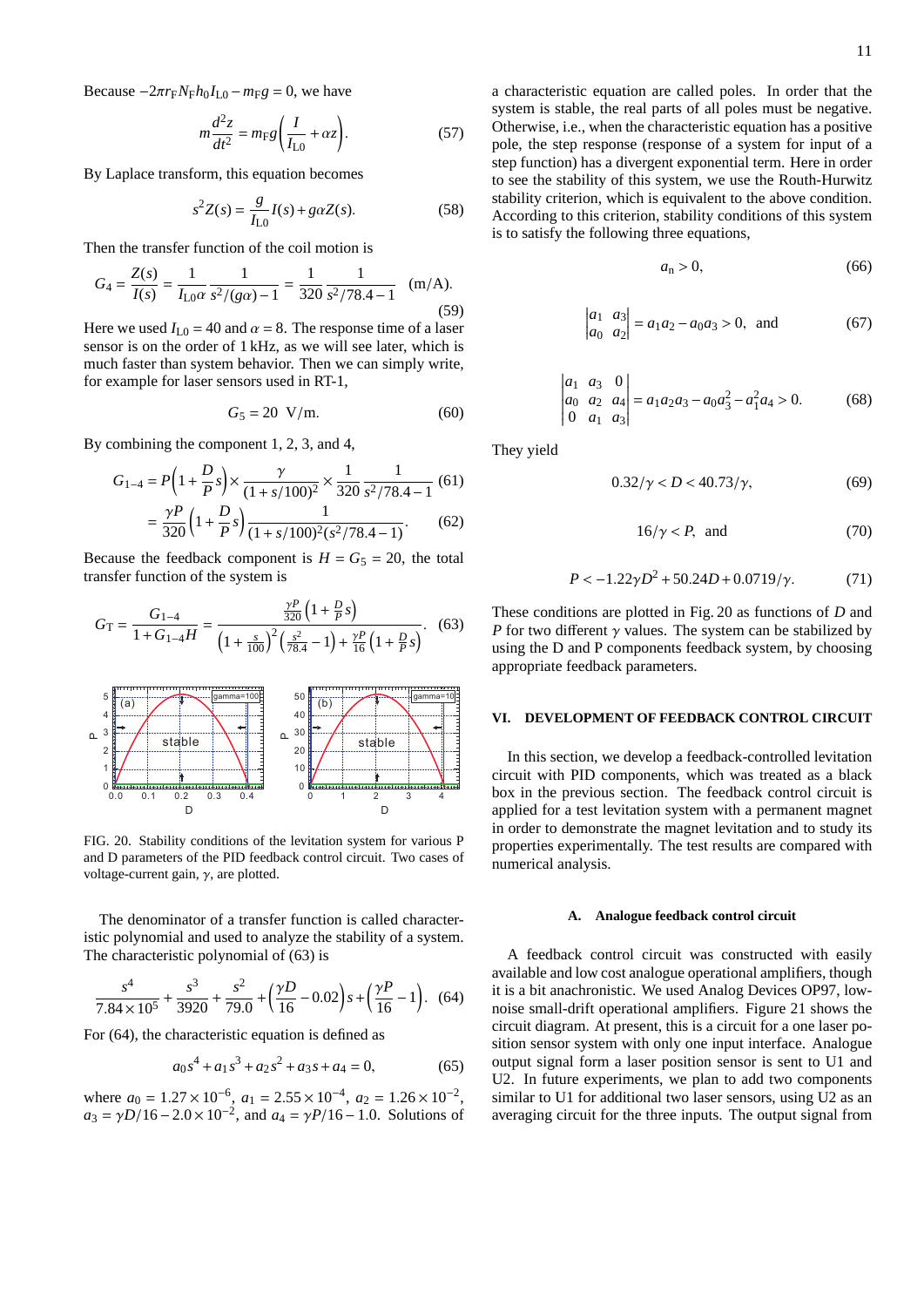![](_page_12_Figure_0.jpeg)

FIG. 21. PID feedback control circuit for one laser system.

U2 is sent to a differential amplifier U3, in which the output is proportional to the difference between the coil position signal and a reference signal  $V_{ref}$ . We call this signal,  $V_{err} = V_i - V_{ref}$ , an error signal. Here *V*ref is generated by an adjustable voltage regulator, Texas Instruments LM317. The output of differential amplifier U3 is then sent to the P, I, and D circuits, which generate

$$
V_{\rm P} = -\frac{R_{43}}{R_{41}} V_{\rm err},\tag{72}
$$

$$
V_{I} = -\frac{1}{R_{51}C_{51}} \int V_{\text{err}} dt, \text{ and } (73)
$$

$$
V_{\rm D} = -R_{63} C_{61} V_{\rm err}.
$$
 (74)

These signals are combined by a summing circuit U7. The output of inverter U8,  $V<sub>O</sub>$ , is used as a current control signal, which is sent to the control interface of a power supply of a F coil. The entire transfer function of this circuit is

$$
G_1 = P + Ds + I \frac{1}{s} \sim P\Big(1 + \frac{D}{P}s\Big),
$$
 (75)

where  $P = R_{43}/R_{41} < 200$  and  $D = R_{63}C_{61} < 1.88$  with parameters in Fig. 21.

How the equilibrium state is realized is understood as follows. For one equilibrium coil position, the L coil current  $I_{L1}$ and position signal  $V_{11}$  from a laser sensor are uniquely decided. As we saw in Part I, this is realized according to the equation of motion and the flux conservation law. Here two conditions, that the coil is not too heavy and the equilibrium has a real solution, and that the system can be stabilized with the used *P* value (for the case of Fig. 20 (a),  $0.16 < P < 5.2$ ) must be satisfied. If the feedback-controlled circuit makes an output signal to generate  $I_{L1}$  for an input signal of  $V_{i1}$ , the levitation system has a self-consistent solution. We assume that  $V_{11}$  is sent to the feedback-controlled circuit. The DC component of  $V$ <sub>O</sub> is −*P*( $V$ <sub>i1</sub> −  $V$ <sub>ref</sub>). Because the coil current may be controlled so that it is proportional to  $V<sub>O</sub>$ , we can write it as  $-\beta P(V_{i1} - V_{ref})$ . Therefore this system has a steady state solution self-consistently, as far as we choose the values of *V*ref and *P* so that

$$
I_{L1} = -\beta P(V_{i1} - V_{ref})
$$
 (76)

is satisfied. In other words, the F coil is levitated at a certain point according to *V*ref and *P*. It is noted that we can realize a solution with a same  $I_L$  value and position with various set of *V*ref and *P*. Deviation from the equilibrium state is controlled by *D* and its process is adjusted by *I*.

There are some practical tips on the circuit. The *D* component circuit, U6 in Fig. 21, is not very stable and easily oscillate. In order to stabilize U6, there are  $R_{61}$  and  $C_{62}$  so that it works as a differential circuit only at low frequency ranges. In the figure,  $f_1$  and  $f_2$  should be much higher than the frequency range of F coil motion. On deciding the value of  $f_2$ , it should be considered that  $R_{63}$  is a variable resistance. One should also try to reduce the *C* component at the output of U6 between the ground. As a basic technique, multiple decoupling capacitors between supply voltages of operational amplifiers and ground will also enhance the resistance of the circuit against noise. In the present circuit, we used  $0.1 \mu$ F ceramic capacitors close to *V*<sup>+</sup> and *V*<sup>−</sup> pins of OP97. In order to avoid switching noises, DC voltages and *V*ref are generated by series regulator based power supply circuits with IC 7815, 7819, and LM317. Also, although it was not used in the present circuit, it would be efficient to install a low-pass filter of 0.1−1 kHz somewhere between the input signal of a laser sensor and U6. In any case, the *D* circuit would be most unstable in this circuit and its behavior should be checked by monitoring the output signal of U6.

#### **B. Levitation test system**

Using the PID feedback control circuit described above, we demonstrate stable levitation of a permanent magnet. Figure 22 shows the schematic of levitation experiment. We used a cylindrical neodymium magnet (MISUMI HXN20-3) of diameter 20 mm, height 3 mm, and weight 7 g. Including buffer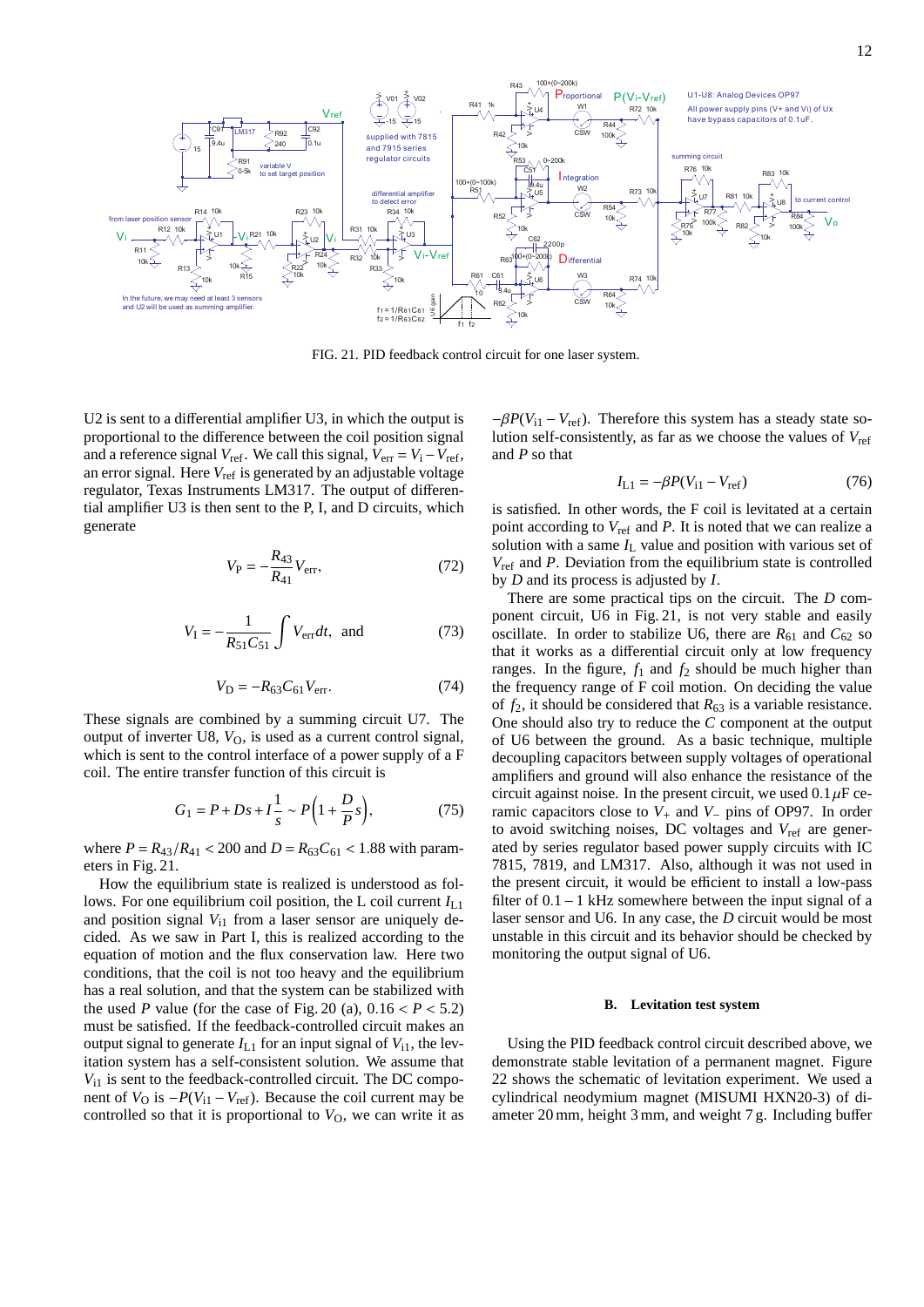material wrapped around the magnet, the total weight was 8.4 g. Field strength at the magnet surface was 0.18 T, according to measurements with a Hall sensor probe. We can approximate this magnet as a current loop of 2990 A and diameter of 20 mm. The size and configuration of a levitation coil is shown in the figure. The levitation coil has 90 turns and operated with a current of 7 A. We approximate the levitation coil as a current loop of 630 A and diameter of 60 mm. The levitation coil current is supplied by a 10 A power supply, Elektro-Automatik PS3065-10B, which is externally controlled from its analogue interface input. The levitation test experiment is similar to that of Fig 18, but this time we have no vacuum chambers. Therefore we ignore the effects of eddy currents. The magnet position is monitored by a laser sensor, Sick OD-1, which measures a distance in a range of 50 and 150 mm. This sensor has an analogue output between 0 and 10 V proportional to the object position. Time responses of the power supply and the laser sensor is shown in Fig. 23.

![](_page_13_Figure_2.jpeg)

FIG. 22. Schematic of a permanent magnet levitation experiment, (a) top view and (b) side view, and levitation control system.

![](_page_13_Figure_4.jpeg)

FIG. 23. (a) Time response of power supply PS3065-10B, (1) current output against (2) rectangular control voltage. A response time obtained by an exponential fitting is 1.1 ms. (b) Time response of laser position sensor OD-1. A response time obtained by an exponential fitting is 0.22 ms.

## **C. Stability analysis and levitation demonstration**

We analyze the stability conditions of the levitation test experiment according to the previous section. We write down transfer functions of the levitation components. For the power supply, we have

$$
G_2 = \frac{1}{1 + s/909} \quad (A/V) \tag{77}
$$

using its response time constant of 1.1 ms. Because the eddy current effects are ignored,

$$
G_3 = 1.\t(78)
$$

![](_page_13_Figure_11.jpeg)

FIG. 24.  $B_r$  and  $\alpha$  for permanent magnet levitation system. A 8.4 g magnet, located at  $z = 0$  cm, is levitated by a lifting magnet centered at  $z = 4.75$  cm.

According to the procedure in Sec. II C, we analyze the equilibrium of the magnet. In the present parameters, the force balance is realized when the L coil, approximated by a ring current, is located at  $z = 4.75$  cm. For the motion of magnet against the magnetic field, we calculate  $B_r$ ,  $dB_r/dz$ , and  $\alpha$  numerically as shown in Fig. 24. Because  $B_r = 0.436$  mT and  $dB/dr = -0.0234$  T/m at  $z = 0$  cm, the F coil position,  $\alpha$  = 54.1. Also, the L coil current was  $I_{L0}$  = 7 A. Therefore the transfer function (59) of the equation of motion is given by

$$
G_4 = \frac{1}{I_{\text{LO}}\alpha} \frac{1}{s^2/(g\alpha) - 1} = \frac{1}{379} \frac{1}{s^2/530 - 1} \quad (V/m). \tag{79}
$$

For the laser sensor, we include the response time of 0.22 ms and write it as

$$
G_5 = 100 \frac{1}{1 + s/4550} \quad (V/m). \tag{80}
$$

By combining these transfer functions from  $G_1$  to  $G_5$ , we have

$$
G_{\rm T} = \frac{\frac{P}{379} \left( 1 + \frac{D}{P} s \right) \left( 1 + \frac{s}{4550} \right)}{\left( 1 + \frac{s}{909} \right) \left( \frac{s^2}{530} - 1 \right) \left( 1 + \frac{s}{4550} \right) + \frac{100}{379} P \left( 1 + \frac{D}{P} s \right)}\tag{81}
$$

for the entire levitation system. The characteristics equation of the system is then

$$
a_0s^4 + a_1s^3 + a_2s^2 + a_3s + a_4 = 0,\t(82)
$$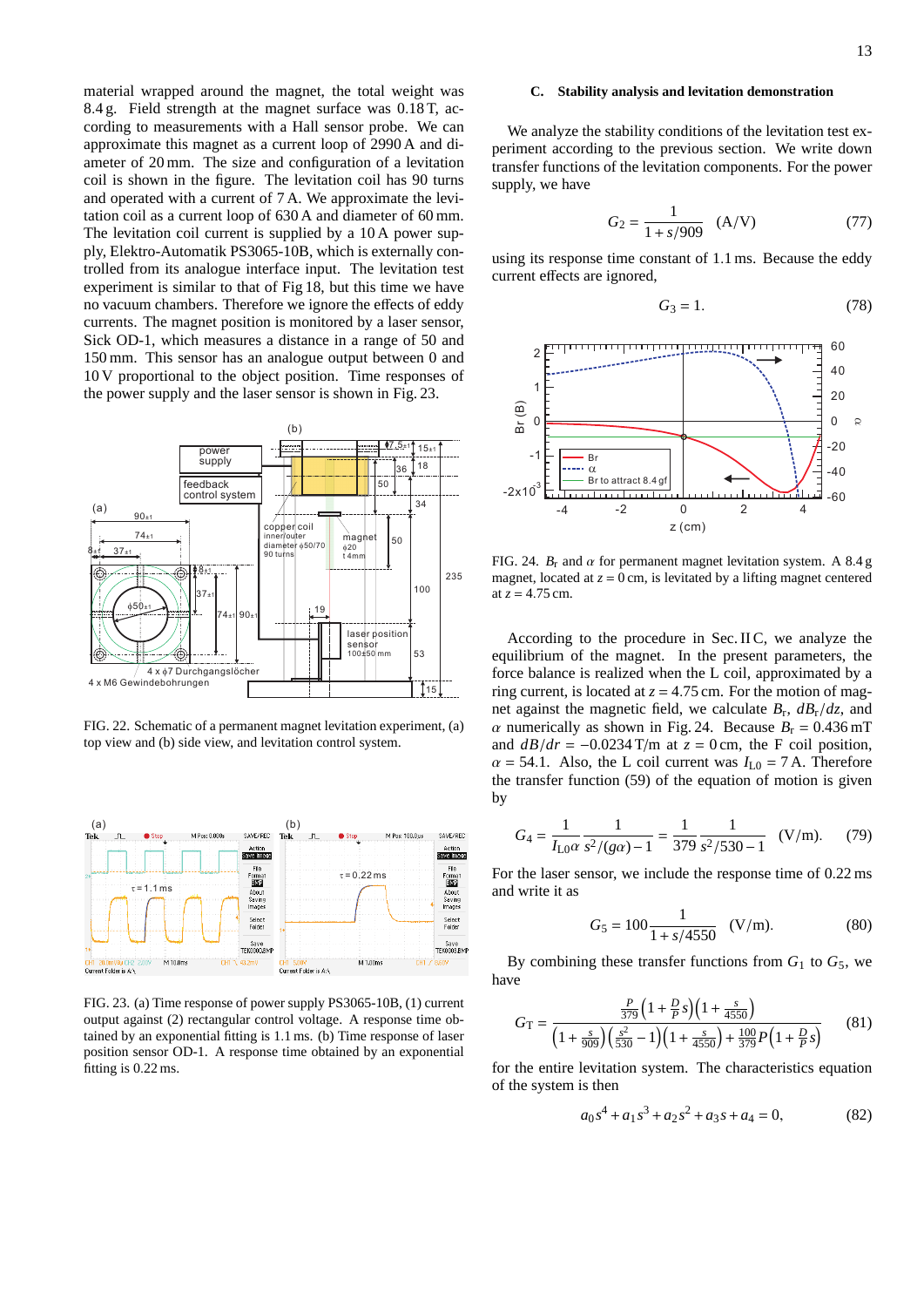where  $a_0 = 4.56 \times 10^{-10}$ ,  $a_1 = 2.49 \times 10^{-6}$ ,  $a_2 = 1.89 \times 10^{-3}$ ,  $a_3 = 0.264D - 1.32 \times 10^{-3}$ , and  $a_4 = 0.264P - 1.00$ . Again by using the Routh-Hurwitz stability criterion, we have the stability conditions of the system as follows.

$$
5.00 \times 10^{-3} < D < 39.0,\tag{83}
$$

$$
3.79 < P, \quad \text{and} \tag{84}
$$

$$
P < -19.4D^2 + 758D. \tag{85}
$$

Lines in Fig. 25 shows these conditions.

![](_page_14_Figure_5.jpeg)

FIG. 25. Calculated stable levitation conditions in (83-85) (lines) and experimental results (circles), minimum *D* values needed for stable levitation.

By using this system, we tested feedback-controlled levitation of a permanent magnet. Circles in the Fig. 25 show minimum *D* values needed for stable levitation for various *P* values. We found levitation was realized only when  $4.1 \leq P$ and  $6.6 \times 10^{-3}$  ≤ *D*. When *P* was below this value, the magnet was not levitated stably with any *D* value. These values show fairly good agreement with (83) and (84), in spite of the use of a rather simplified analysis model. When the *P* and *D* values were close to the stability condition lines in the figure, the magnet behavior was irregular. The magnet position was often stable for a short time, but eventually vertical instability grew, which were sometimes stabilized for another short time and sometimes not. Such a non-reproductive behavior would be caused by magnetic field errors and rotation of the magnet with small structural and field asymmetry, as well as by the effects of fluctuating electromagnetic noises. As a criteria for determination of stability in this figure, we judged that the system is stable when the magnet was levitated for more than 10 s without significant fluctuations. When the *D* value was typically two times larger than the critical value expected by (85), the magnet was stably levitated without time constraints, as shown in Fig. 26.

As discussed in Sec. VI A, one vertical coil position of the magnet, or equivalently the L coil current, is realized with different sets of  $V_{ref}$  and  $P$ . We confirmed this relation in (76) with permanent magnet experiments. As shown in Fig. 21, in the present experiment  $\beta = 1$ . In Fig. 27, we plot values of  $V_{ref}$ and *P* for the constant L coil current of  $I_L = 7$  A, which shows good agreement with (76).

![](_page_14_Figure_9.jpeg)

FIG. 26. Long time (8000 s) behavior of (1) laser position sensor analogue output and (2) PID control signal during levitation of a permanent magnet.

![](_page_14_Figure_11.jpeg)

FIG. 27. Set of *V*ref and *P* values for one equilibrium coil position. Numerical results in (76) where  $\beta = 1$  (line) and experimental results (circles). The L coil current was  $I_L = 7$  A.

## **VII. LEVITATION SAFETY SYSTEMS**

## **A. basic ideas**

Levitation control system should have safety systems in order to reduce possibility of coil and experiment damages. The magnetic levitation system is originally unstable in vertical motion and it is externally stabilized by a control circuit. Although we assume to operate the F coil avoiding unstable regions for slide and tilt motions, such unstable regions do exist near the assumed operation region. We must be careful so that the coil system dose not unintentionally lapse into such unstable operation regions. Also, the levitation system consists of several components, whose entire functions are not very simple. The examples are behavior of laser sensors when they lose the coil positions, behavior of power supplies at electric power failure, response of the feedback-controlled circuit under strong noise environments, external magnetic fields, signal transmission failure, etc. In order to reduce unexpected accidents caused by these reasons, we should investigate possible unexpected behavior of the levitation system and consider safety mechanisms to be installed in the levitation control system.

In the previous studies, complicated safety systems, such as a coil catcher, emergency coil quench system, have been